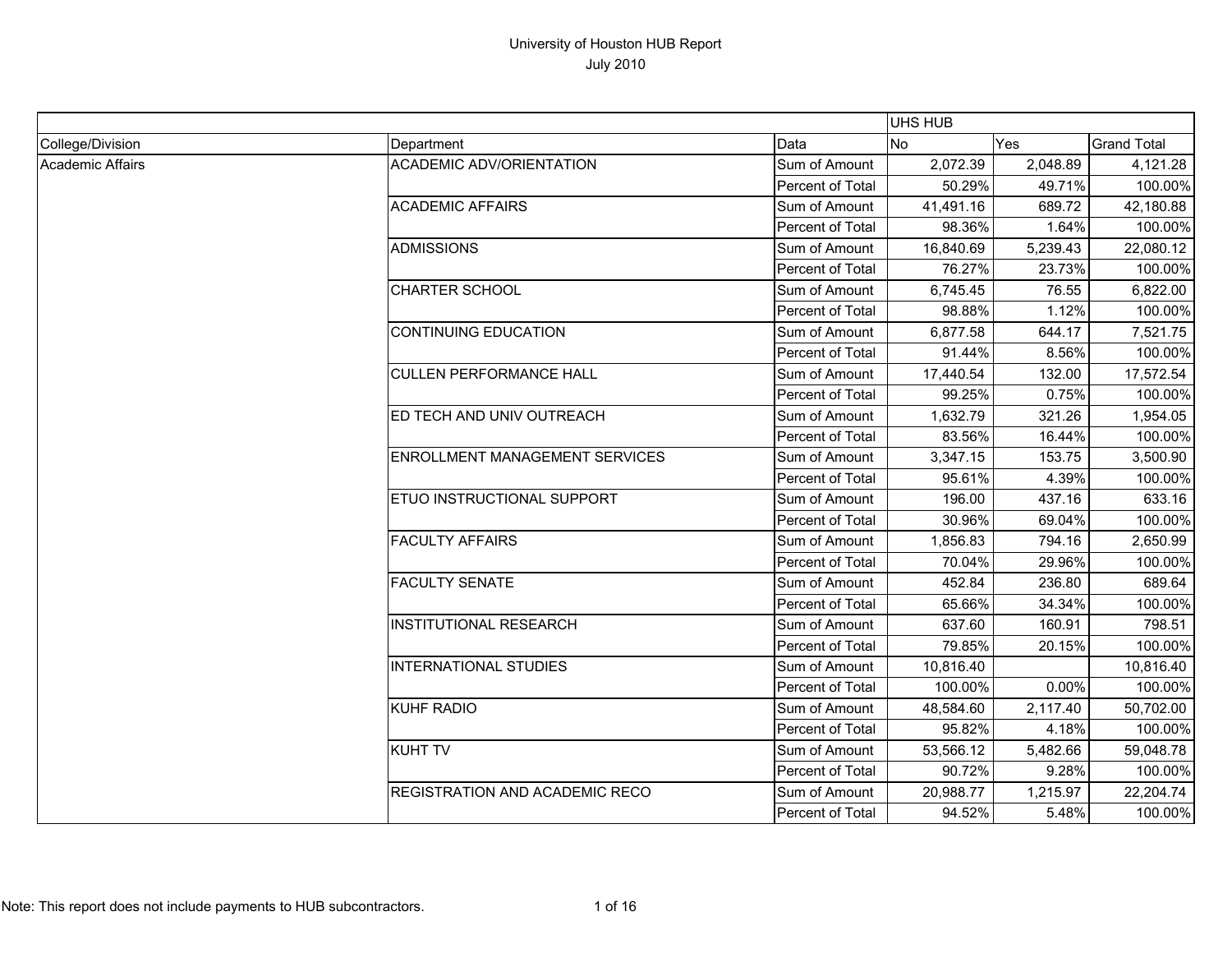|                                   |                                         |                  | <b>UHS HUB</b> |            |                    |
|-----------------------------------|-----------------------------------------|------------------|----------------|------------|--------------------|
| College/Division                  | Department                              | Data             | <b>No</b>      | Yes        | <b>Grand Total</b> |
| Academic Affairs                  | SCHOLARSHIPS AND FINANCIAL AID          | Sum of Amount    | 45,033.00      | 1,077.92   | 46,110.92          |
|                                   |                                         | Percent of Total | 97.66%         | 2.34%      | 100.00%            |
|                                   | UH WELCOME CENTER                       | Sum of Amount    | 14,721.28      | 336.15     | 15,057.43          |
|                                   |                                         | Percent of Total | 97.77%         | 2.23%      | 100.00%            |
|                                   | UNDERGRADUATE STUDIES                   | Sum of Amount    | 1,497.96       | 123.35     | 1,621.31           |
|                                   |                                         | Percent of Total | 92.39%         | 7.61%      | 100.00%            |
| Academic Affairs Sum of Amount    |                                         |                  | 294,799.15     | 21,288.25  | 316,087.40         |
| Academic Affairs Percent of Total |                                         |                  | 93.27%         | 6.73%      | 100.00%            |
| <b>Administration and Finance</b> | <b>ADMINISTRATION &amp; FINANCE</b>     | Sum of Amount    | 12,596.76      | 283.52     | 12,880.28          |
|                                   |                                         | Percent of Total | 97.80%         | 2.20%      | 100.00%            |
|                                   | <b>AUXILIARY SERVICES OPERATIONS</b>    | Sum of Amount    | 5,759.62       | 2,581.53   | 8,341.15           |
|                                   |                                         | Percent of Total | 69.05%         | 30.95%     | 100.00%            |
|                                   | <b>BUDGET</b>                           | Sum of Amount    |                | (74.88)    | (74.88)            |
|                                   |                                         | Percent of Total | 0.00%          | 100.00%    | 100.00%            |
|                                   | <b>BUSINESS SERVICES</b>                | Sum of Amount    | 39.99          |            | 39.99              |
|                                   |                                         | Percent of Total | 100.00%        | 0.00%      | 100.00%            |
|                                   | <b>BUSINESS SERVICES OPERATIONS</b>     | Sum of Amount    | 2,670.21       | 133.80     | 2,804.01           |
|                                   |                                         | Percent of Total | 95.23%         | 4.77%      | 100.00%            |
|                                   | <b>ENTERPRISE SYSTEMS</b>               | Sum of Amount    | 322,803.00     | 15,138.72  | 337,941.72         |
|                                   |                                         | Percent of Total | 95.52%         | 4.48%      | 100.00%            |
|                                   | <b>ENVIRONMENTAL HEALTH RISK MGMT</b>   | Sum of Amount    | 21,749.71      | 879.84     | 22,629.55          |
|                                   |                                         | Percent of Total | 96.11%         | 3.89%      | 100.00%            |
|                                   | <b>FACILITIES &amp; PLANNING</b>        | Sum of Amount    | 7,305,903.62   | 339,789.03 | 7,645,692.65       |
|                                   |                                         | Percent of Total | 95.56%         | 4.44%      | 100.00%            |
|                                   | <b>FACILITIES MAINTENANCE ADMIN</b>     | Sum of Amount    | 2,093.73       | 2,971.17   | 5,064.90           |
|                                   |                                         | Percent of Total | 41.34%         | 58.66%     | 100.00%            |
|                                   | <b>FINANCE</b>                          | Sum of Amount    | 13,468.05      | 1,246.40   | 14,714.45          |
|                                   |                                         | Percent of Total | 91.53%         | 8.47%      | 100.00%            |
|                                   | <b>FINANCIAL REPORTING</b>              | Sum of Amount    |                | 30.37      | 30.37              |
|                                   |                                         | Percent of Total | 0.00%          | 100.00%    | 100.00%            |
|                                   | HIGH PERFORMANCE COMPUTING AND NETWORKS | Sum of Amount    | 6,548.99       | 1,305.48   | 7,854.47           |
|                                   |                                         | Percent of Total | 83.38%         | 16.62%     | 100.00%            |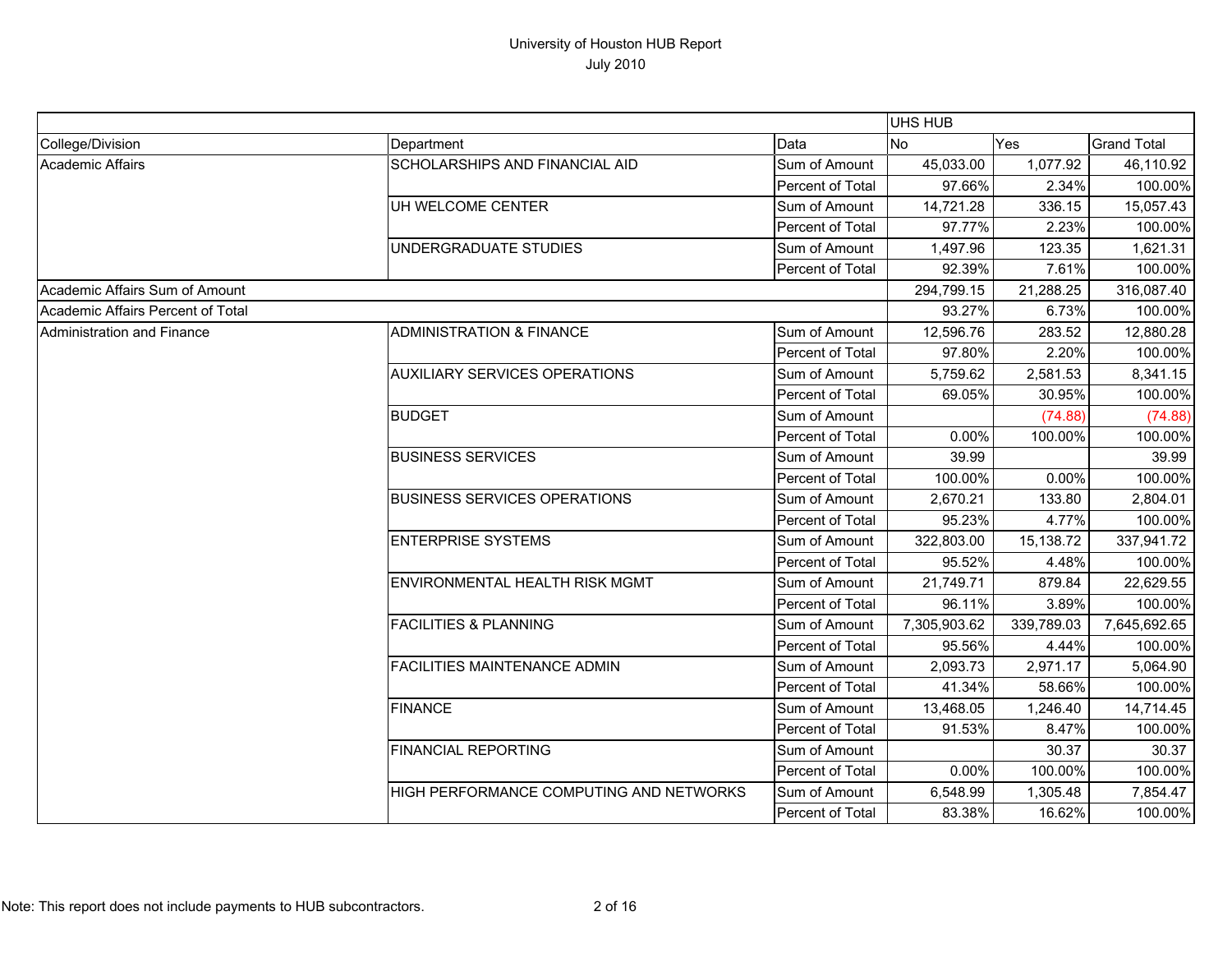|                            |                                     |                  | <b>UHS HUB</b> |           |                    |
|----------------------------|-------------------------------------|------------------|----------------|-----------|--------------------|
| College/Division           | Department                          | Data             | No             | Yes       | <b>Grand Total</b> |
| Administration and Finance | <b>HUMAN RESOURCES</b>              | Sum of Amount    | 21.21          | 3,950.90  | 3,972.11           |
|                            |                                     | Percent of Total | 0.53%          | 99.47%    | 100.00%            |
|                            | <b>INFORMATION TECHNOLOGY</b>       | Sum of Amount    | 1,392.71       | 3,007.39  | 4,400.10           |
|                            |                                     | Percent of Total | 31.65%         | 68.35%    | 100.00%            |
|                            | <b>INST - BUSINESS SERVICES</b>     | Sum of Amount    | 82,783.16      | 1,071.25  | 83,854.41          |
|                            |                                     | Percent of Total | 98.72%         | 1.28%     | 100.00%            |
|                            | <b>IT SECURITY</b>                  | Sum of Amount    |                | 1,185.98  | 1,185.98           |
|                            |                                     | Percent of Total | 0.00%          | 100.00%   | 100.00%            |
|                            | <b>ONE CARD PROGRAM</b>             | Sum of Amount    | 7,383.96       | 494.55    | 7,878.51           |
|                            |                                     | Percent of Total | 93.72%         | 6.28%     | 100.00%            |
|                            | PARKING & TRANSPORTATION OPERATIONS | Sum of Amount    | 163,514.11     | 2,026.11  | 165,540.22         |
|                            |                                     | Percent of Total | 98.78%         | 1.22%     | 100.00%            |
|                            | PHY PLANT-ADMINISTRATION            | Sum of Amount    | 57,745.35      | 77,809.86 | 135,555.21         |
|                            |                                     | Percent of Total | 42.60%         | 57.40%    | 100.00%            |
|                            | PHY PLANT-AUTOMOTIVE                | Sum of Amount    | 5,969.54       | 4,153.88  | 10,123.42          |
|                            |                                     | Percent of Total | 58.97%         | 41.03%    | 100.00%            |
|                            | PHY PLANT-BLDG MAINT                | Sum of Amount    | 48,884.23      | 13,397.86 | 62,282.09          |
|                            |                                     | Percent of Total | 78.49%         | 21.51%    | 100.00%            |
|                            | PHY PLANT-CONSTRUCTION SVCS         | Sum of Amount    | 2,101.00       |           | 2,101.00           |
|                            |                                     | Percent of Total | 100.00%        | 0.00%     | 100.00%            |
|                            | PHY PLANT-CUSTODIAL SVCS            | Sum of Amount    | 3,465.18       |           | 3,465.18           |
|                            |                                     | Percent of Total | 100.00%        | 0.00%     | 100.00%            |
|                            | PHY PLANT-GROUNDS MAINT             | Sum of Amount    | 7,787.81       |           | 7,787.81           |
|                            |                                     | Percent of Total | 100.00%        | 0.00%     | 100.00%            |
|                            | PHY PLANT-SOLID WASTE               | Sum of Amount    | 9,759.84       |           | 9,759.84           |
|                            |                                     | Percent of Total | 100.00%        | 0.00%     | 100.00%            |
|                            | PHY PLANT-UTILITIES                 | Sum of Amount    | 36,710.77      | 11,420.89 | 48,131.66          |
|                            |                                     | Percent of Total | 76.27%         | 23.73%    | 100.00%            |
|                            | <b>POLICE</b>                       | Sum of Amount    | 13,086.53      | 4,237.47  | 17,324.00          |
|                            |                                     | Percent of Total | 75.54%         | 24.46%    | 100.00%            |
|                            | POSTAL SERVICES OPERATIONS          | Sum of Amount    | 3,438.68       | 100.00    | 3,538.68           |
|                            |                                     | Percent of Total | 97.17%         | 2.83%     | 100.00%            |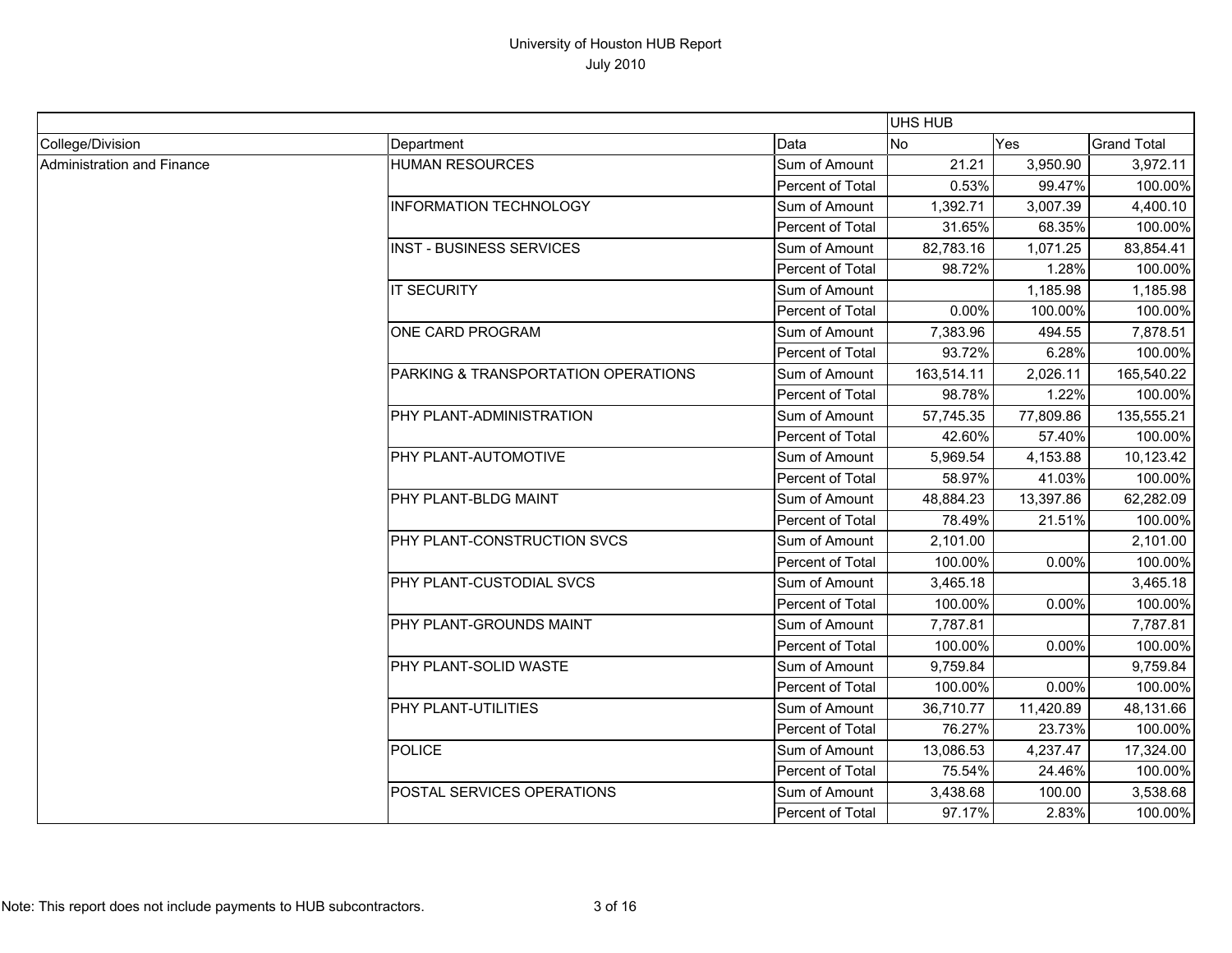|                                             |                                      |                  | UHS HUB      |            |                    |
|---------------------------------------------|--------------------------------------|------------------|--------------|------------|--------------------|
| College/Division                            | Department                           | Data             | No           | Yes        | <b>Grand Total</b> |
| Administration and Finance                  | PRINTING OPERATIONS                  | Sum of Amount    | 6,314.47     | 818.00     | 7,132.47           |
|                                             |                                      | Percent of Total | 88.53%       | 11.47%     | 100.00%            |
|                                             | STUDENT FINANCIAL SERVICES           | Sum of Amount    | 14,535.31    | 235.71     | 14,771.02          |
|                                             |                                      | Percent of Total | 98.40%       | 1.60%      | 100.00%            |
|                                             | TECHNOLOGY SUPPORT SERVICES          | Sum of Amount    | 52,304.10    | 78,752.18  | 131,056.28         |
|                                             |                                      | Percent of Total | 39.91%       | 60.09%     | 100.00%            |
|                                             | UNIV PROPERTY SERVICES OPERATIONS    | Sum of Amount    | 197,497.00   |            | 197,497.00         |
|                                             |                                      | Percent of Total | 100.00%      | 0.00%      | 100.00%            |
| Administration and Finance Sum of Amount    |                                      |                  | 8,408,328.64 | 566,947.01 | 8,975,275.65       |
| Administration and Finance Percent of Total |                                      |                  | 93.68%       | 6.32%      | 100.00%            |
| Architecture                                | <b>DEAN, ARCHITECTURE</b>            | Sum of Amount    | 13,082.31    | 10,522.63  | 23,604.94          |
|                                             |                                      | Percent of Total | 55.42%       | 44.58%     | 100.00%            |
| Architecture Sum of Amount                  |                                      |                  | 13,082.31    | 10,522.63  | 23,604.94          |
| Architecture Percent of Total               |                                      |                  | 55.42%       | 44.58%     | 100.00%            |
| <b>Athletics</b>                            | <b>INTERCOLLEGIATE ATHLETICS</b>     | Sum of Amount    | 282,724.98   | 93,886.21  | 376,611.19         |
|                                             |                                      | Percent of Total | 75.07%       | 24.93%     | 100.00%            |
| Athletics Sum of Amount                     |                                      |                  | 282,724.98   | 93,886.21  | 376,611.19         |
| Athletics Percent of Total                  |                                      |                  | 75.07%       | 24.93%     | 100.00%            |
| <b>Business Administration</b>              | ACCOUNTANCY AND TAXATION             | Sum of Amount    | 3,474.18     | 1,408.79   | 4,882.97           |
|                                             |                                      | Percent of Total | 71.15%       | 28.85%     | 100.00%            |
|                                             | <b>BAUER CAREER SERVICES CTR</b>     | Sum of Amount    | 5,787.96     | 3,252.91   | 9,040.87           |
|                                             |                                      | Percent of Total | 64.02%       | 35.98%     | 100.00%            |
|                                             | <b>BAUER CLASS GLOBALIZATION CRS</b> | Sum of Amount    | 46,480.50    |            | 46,480.50          |
|                                             |                                      | Percent of Total | 100.00%      | 0.00%      | 100.00%            |
|                                             | <b>BAUER COMMUNICATIONS</b>          | Sum of Amount    | 46,476.57    |            | 46,476.57          |
|                                             |                                      | Percent of Total | 100.00%      | 0.00%      | 100.00%            |
|                                             | <b>BAUER DIVISION OF TECHNOLOGY</b>  | Sum of Amount    | 4,586.79     |            | 4,586.79           |
|                                             |                                      | Percent of Total | 100.00%      | 0.00%      | 100.00%            |
|                                             | DEAN, BUSINESS ADMINISTRATION        | Sum of Amount    | 27,505.04    | 2,255.19   | 29,760.23          |
|                                             |                                      | Percent of Total | 92.42%       | 7.58%      | 100.00%            |
|                                             | DECISION AND INFORMATION SCIEN       | Sum of Amount    | 884.75       | 227.85     | 1,112.60           |
|                                             |                                      | Percent of Total | 79.52%       | 20.48%     | 100.00%            |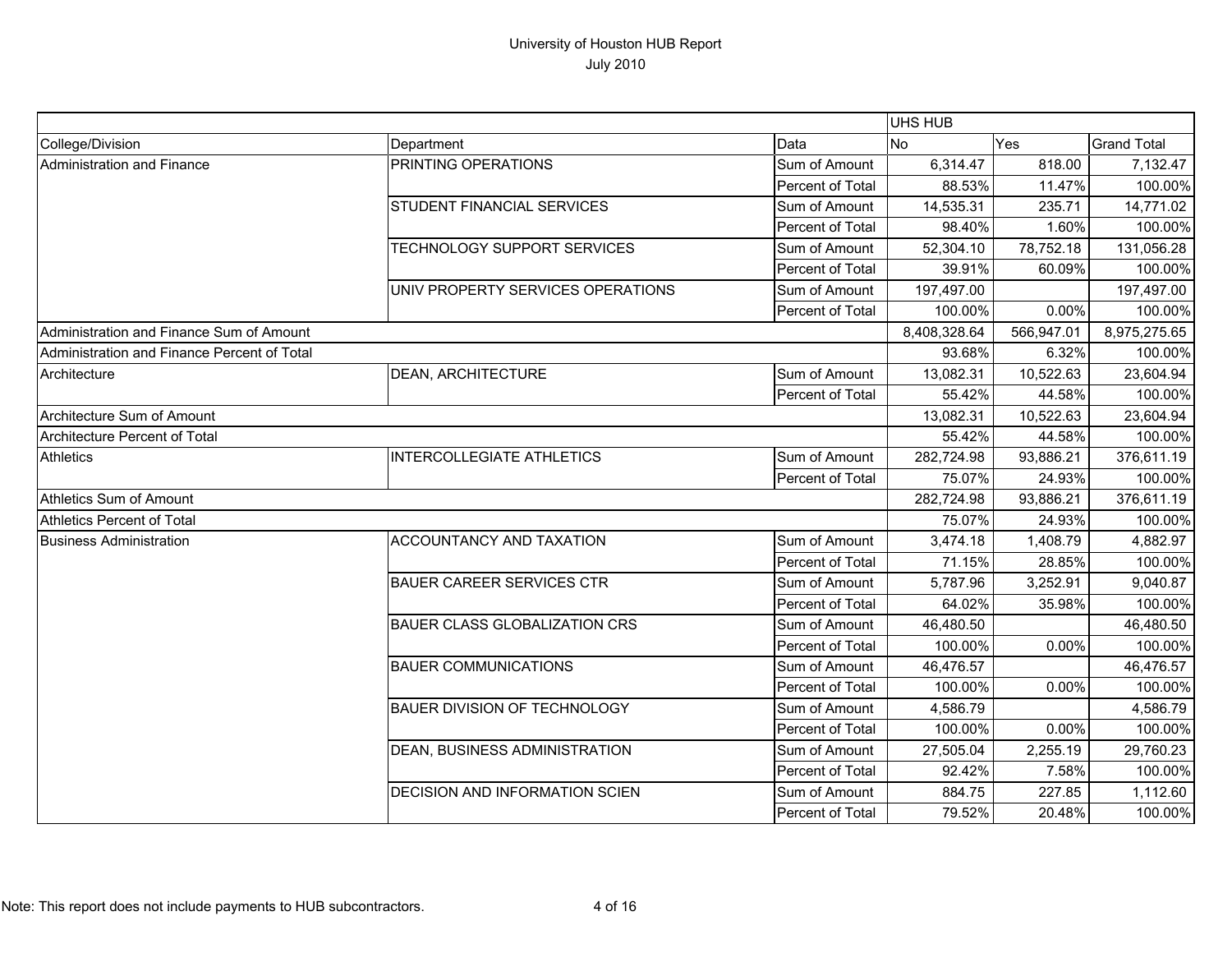|                                                 |                                           |                  | <b>UHS HUB</b> |           |                    |
|-------------------------------------------------|-------------------------------------------|------------------|----------------|-----------|--------------------|
| College/Division                                | Department                                | Data             | <b>No</b>      | Yes       | <b>Grand Total</b> |
| <b>Business Administration</b>                  | <b>EXECUTIVE DEGREE PROGRAMS</b>          | Sum of Amount    | 8,092.57       | 5,656.81  | 13,749.38          |
|                                                 |                                           | Percent of Total | 58.86%         | 41.14%    | 100.00%            |
|                                                 | <b>FINANCE-BUS ADMIN</b>                  | Sum of Amount    | 1,628.75       | 981.86    | 2,610.61           |
|                                                 |                                           | Percent of Total | 62.39%         | 37.61%    | 100.00%            |
|                                                 | <b>MANAGEMENT</b>                         | Sum of Amount    | 3,634.80       | 339.93    | 3,974.73           |
|                                                 |                                           | Percent of Total | 91.45%         | 8.55%     | 100.00%            |
|                                                 | <b>MARKETING-BUS ADMIN</b>                | Sum of Amount    | 1,526.32       | 581.96    | 2,108.28           |
|                                                 |                                           | Percent of Total | 72.40%         | 27.60%    | 100.00%            |
|                                                 | <b>MBA STUDENT SERVICES CENTER</b>        | Sum of Amount    | 3,742.97       | 981.48    | 4,724.45           |
|                                                 |                                           | Percent of Total | 79.23%         | 20.77%    | 100.00%            |
|                                                 | SALES EXCELLENCE INSTITUTE                | Sum of Amount    | 2,148.11       | 335.50    | 2,483.61           |
|                                                 |                                           | Percent of Total | 86.49%         | 13.51%    | 100.00%            |
|                                                 | SMALL BUSINESS DEV CENTER                 | Sum of Amount    | 18,676.42      | 21,252.22 | 39,928.64          |
|                                                 |                                           | Percent of Total | 46.77%         | 53.23%    | 100.00%            |
|                                                 | UNDERGRAD BUSINESS PROG                   | Sum of Amount    | 878.06         | 222.55    | 1,100.61           |
|                                                 |                                           | Percent of Total | 79.78%         | 20.22%    | 100.00%            |
|                                                 | <b>WOLFF CTR FOR ENTREPRENEURSHIP</b>     | Sum of Amount    | 2,078.73       |           | 2,078.73           |
|                                                 |                                           | Percent of Total | 100.00%        | 0.00%     | 100.00%            |
| Business Administration Sum of Amount           |                                           |                  | 177,602.52     | 37,497.05 | 215,099.57         |
| <b>Business Administration Percent of Total</b> |                                           |                  | 82.57%         | 17.43%    | 100.00%            |
| <b>Chancellor/President</b>                     | <b>PRESIDENT</b>                          | Sum of Amount    | 1,310.78       | 4,895.24  | 6,206.02           |
|                                                 |                                           | Percent of Total | 21.12%         | 78.88%    | 100.00%            |
|                                                 | <b>STAFF COUNCIL</b>                      | Sum of Amount    | 426.88         |           | 426.88             |
|                                                 |                                           | Percent of Total | 100.00%        | 0.00%     | 100.00%            |
| Chancellor/President Sum of Amount              |                                           |                  | 1,737.66       | 4,895.24  | 6,632.90           |
| Chancellor/President Percent of Total           |                                           |                  | 26.20%         | 73.80%    | 100.00%            |
| Education                                       | CENTER FOR INFO TECH IN EDUCATION         | Sum of Amount    | 5,366.01       | 35.80     | 5,401.81           |
|                                                 |                                           | Percent of Total | 99.34%         | 0.66%     | 100.00%            |
|                                                 | <b>CONSISTENCY MGMT &amp; COOP DISCIP</b> | Sum of Amount    | 12,376.93      | 6,130.92  | 18,507.85          |
|                                                 |                                           | Percent of Total | 66.87%         | 33.13%    | 100.00%            |
|                                                 | <b>CURRICULUM AND INSTRUCTION</b>         | Sum of Amount    | 16,750.58      | 1,447.54  | 18,198.12          |
|                                                 |                                           | Percent of Total | 92.05%         | 7.95%     | 100.00%            |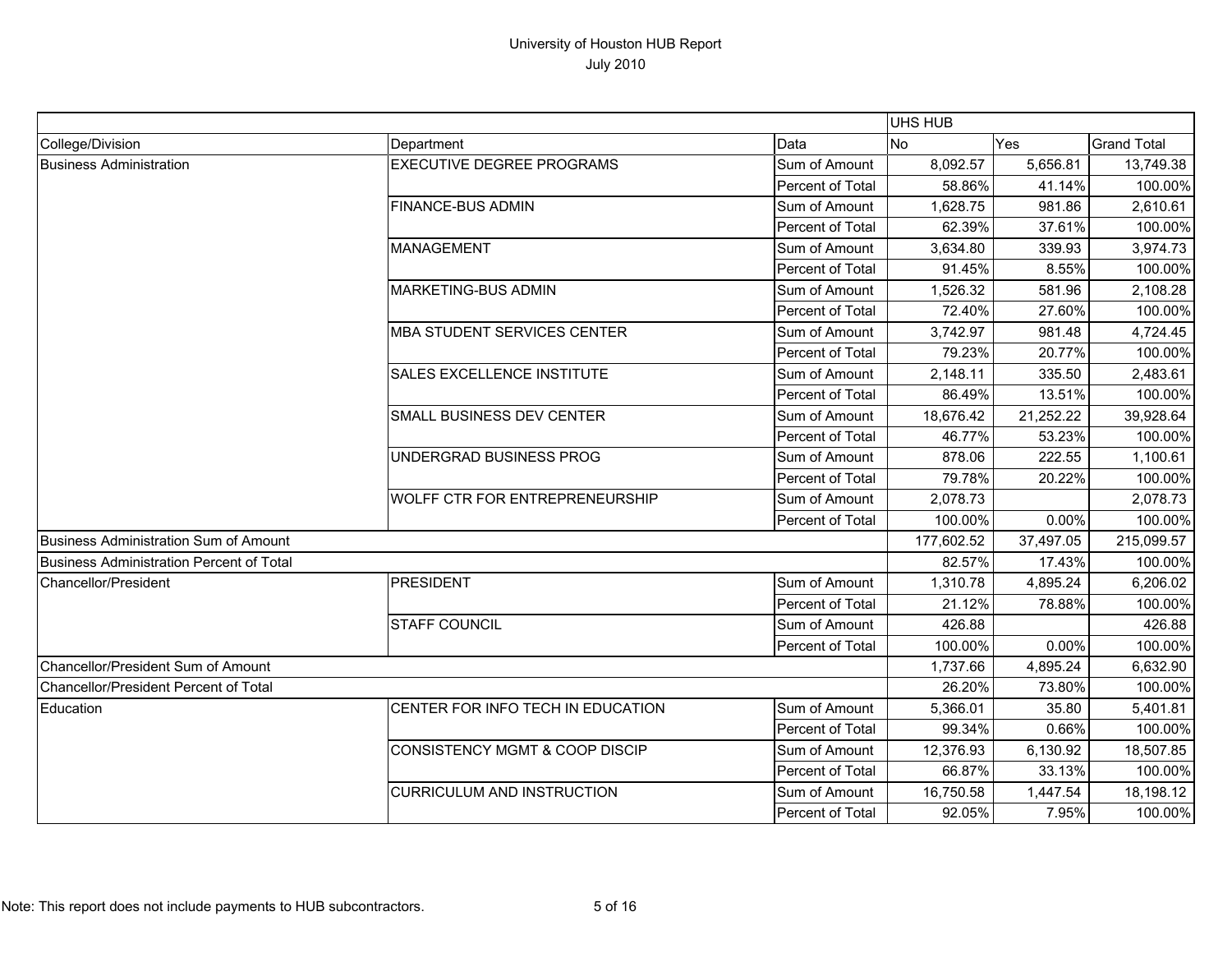|                                   |                                       |                  | UHS HUB    |           |                    |
|-----------------------------------|---------------------------------------|------------------|------------|-----------|--------------------|
| College/Division                  | Department                            | Data             | <b>No</b>  | Yes       | <b>Grand Total</b> |
| Education                         | <b>DEAN, EDUCATION</b>                | Sum of Amount    | 13,181.71  | 5,934.86  | 19,116.57          |
|                                   |                                       | Percent of Total | 68.95%     | 31.05%    | 100.00%            |
|                                   | EDU. LEADERSHIP & CULTURAL STU        | Sum of Amount    | 15,235.63  | 499.83    | 15,735.46          |
|                                   |                                       | Percent of Total | 96.82%     | 3.18%     | 100.00%            |
|                                   | EDUCATIONAL PSYCHOLOGY                | Sum of Amount    | 636.08     | 368.11    | 1,004.19           |
|                                   |                                       | Percent of Total | 63.34%     | 36.66%    | 100.00%            |
|                                   | HEALTH AND HUMAN PERFORMANCE          | Sum of Amount    | 26,190.13  | 5,164.44  | 31,354.57          |
|                                   |                                       | Percent of Total | 83.53%     | 16.47%    | 100.00%            |
|                                   | INSTITUTE FOR URBAN EDUCATION         | Sum of Amount    | 161.95     | 134.94    | 296.89             |
|                                   |                                       | Percent of Total | 54.55%     | 45.45%    | 100.00%            |
|                                   | <b>OBESITY RESEARCH CENTER</b>        | Sum of Amount    | 730.00     | 143.26    | 873.26             |
|                                   |                                       | Percent of Total | 83.59%     | 16.41%    | 100.00%            |
|                                   | OFFICE OF INSTITUTIONAL EFFECTIVENESS | Sum of Amount    | 5,845.00   | 392.22    | 6,237.22           |
|                                   |                                       | Percent of Total | 93.71%     | 6.29%     | 100.00%            |
| <b>Education Sum of Amount</b>    |                                       |                  | 96,474.02  | 20,251.92 | 116,725.94         |
| <b>Education Percent of Total</b> |                                       |                  | 82.65%     | 17.35%    | 100.00%            |
| Engineering                       | <b>BIOMEDICAL ENGINEERING</b>         | Sum of Amount    | 3,870.12   |           | 3,870.12           |
|                                   |                                       | Percent of Total | 100.00%    | 0.00%     | 100.00%            |
|                                   | <b>CHEMICAL ENGINEERING</b>           | Sum of Amount    | 393,245.81 | 2,847.05  | 396,092.86         |
|                                   |                                       | Percent of Total | 99.28%     | 0.72%     | 100.00%            |
|                                   | <b>CIVIL ENGINEERING</b>              | Sum of Amount    | 10,136.55  | 3,206.18  | 13,342.73          |
|                                   |                                       | Percent of Total | 75.97%     | 24.03%    | 100.00%            |
|                                   | <b>COMPOSITE ENGR APPLICATIONS CT</b> | Sum of Amount    | 576.87     | 146.22    | 723.09             |
|                                   |                                       | Percent of Total | 79.78%     | 20.22%    | 100.00%            |
|                                   | CTR FOR INNOVATIVE GROUTING           | Sum of Amount    | 135.92     |           | 135.92             |
|                                   |                                       | Percent of Total | 100.00%    | 0.00%     | 100.00%            |
|                                   | <b>DEAN, ENGINEERING</b>              | Sum of Amount    | 56,002.76  | 15,608.30 | 71,611.06          |
|                                   |                                       | Percent of Total | 78.20%     | 21.80%    | 100.00%            |
|                                   | <b>ELECTRICAL ENGINEERING</b>         | Sum of Amount    | 267,155.89 | 1,774.57  | 268,930.46         |
|                                   |                                       | Percent of Total | 99.34%     | 0.66%     | 100.00%            |
|                                   | <b>ENGINEERING SERVICES</b>           | Sum of Amount    | 5,498.69   | 2,291.80  | 7,790.49           |
|                                   |                                       | Percent of Total | 70.58%     | 29.42%    | 100.00%            |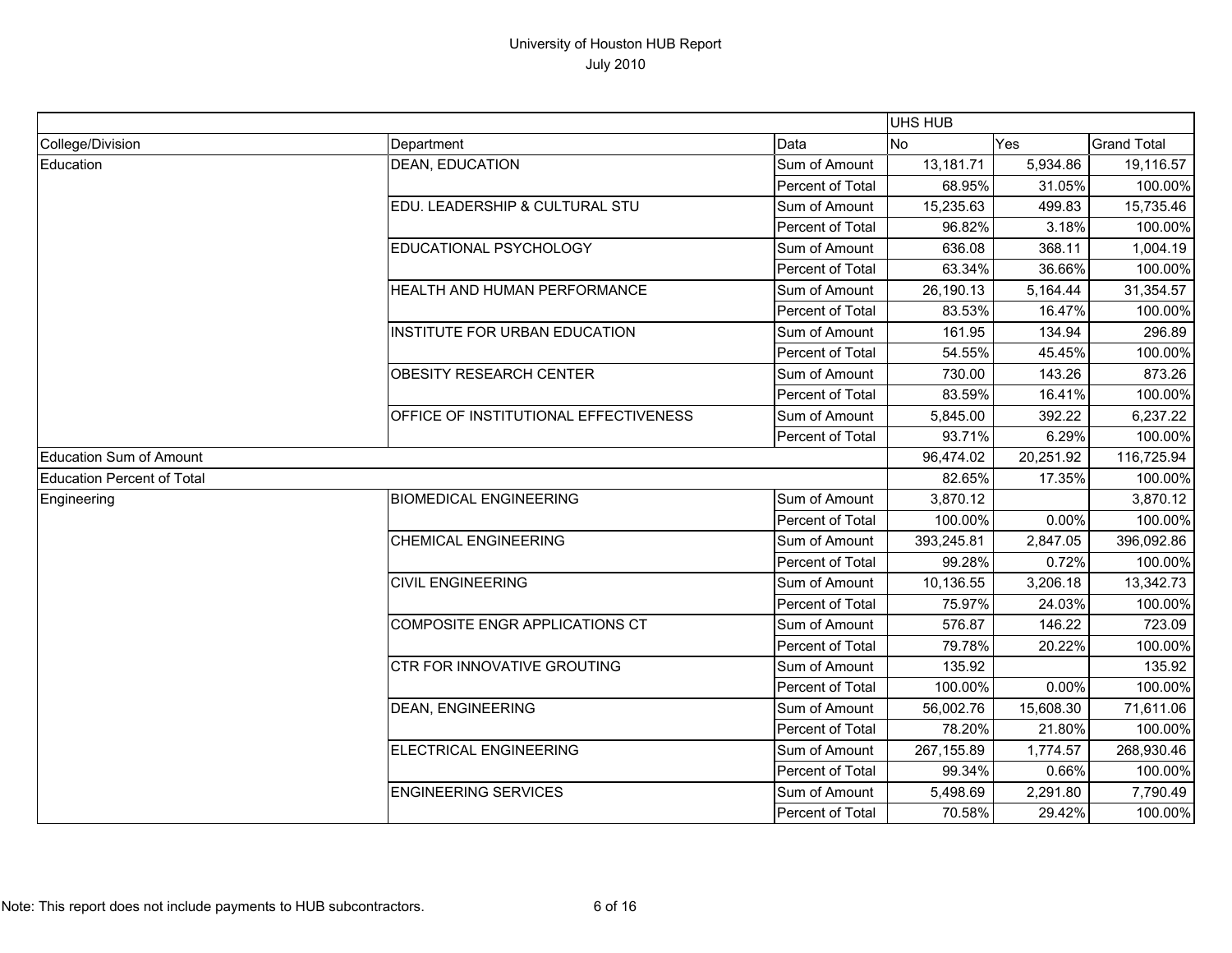|                                                  |                                            |                  | <b>UHS HUB</b> |           |                    |
|--------------------------------------------------|--------------------------------------------|------------------|----------------|-----------|--------------------|
| College/Division                                 | Department                                 | Data             | No             | Yes       | <b>Grand Total</b> |
| Engineering                                      | <b>INDUSTRIAL ENGINEERING</b>              | Sum of Amount    | 1,922.34       | 2,148.00  | 4,070.34           |
|                                                  |                                            | Percent of Total | 47.23%         | 52.77%    | 100.00%            |
|                                                  | MECHANICAL ENGINEERING                     | Sum of Amount    | 25,144.51      | 793.45    | 25,937.96          |
|                                                  |                                            | Percent of Total | 96.94%         | 3.06%     | 100.00%            |
| <b>Engineering Sum of Amount</b>                 |                                            |                  | 763,689.46     | 28,815.57 | 792,505.03         |
| Engineering Percent of Total                     |                                            |                  | 96.36%         | 3.64%     | 100.00%            |
| Graduate College of Social Work                  | ADMISSIONS-GCSW                            | Sum of Amount    |                | 23.55     | 23.55              |
|                                                  |                                            | Percent of Total | 0.00%          | 100.00%   | 100.00%            |
|                                                  | CHILD & FAMILY CTR FOR INNOVATIVE RESEARCH | Sum of Amount    | 3,756.45       | 1,002.86  | 4,759.31           |
|                                                  |                                            | Percent of Total | 78.93%         | 21.07%    | 100.00%            |
|                                                  | CTR DRUG & SOCIAL POLICY RESRC             | Sum of Amount    | 8,658.34       | 357.26    | 9,015.60           |
|                                                  |                                            | Percent of Total | 96.04%         | 3.96%     | 100.00%            |
|                                                  | DEAN, SOCIAL WORK                          | Sum of Amount    | 803.00         | 13,954.90 | 14,757.90          |
|                                                  |                                            | Percent of Total | 5.44%          | 94.56%    | 100.00%            |
|                                                  | <b>JODY WILLIAMS CENTER</b>                | Sum of Amount    | 456.50         | 188.99    | 645.49             |
|                                                  |                                            | Percent of Total | 70.72%         | 29.28%    | 100.00%            |
|                                                  | OFFICE OF COMMUNITY PROJECTS               | Sum of Amount    |                | 65.00     | 65.00              |
|                                                  |                                            | Percent of Total | 0.00%          | 100.00%   | 100.00%            |
|                                                  | <b>PHD PROGRAM</b>                         | Sum of Amount    |                | 592.47    | 592.47             |
|                                                  |                                            | Percent of Total | 0.00%          | 100.00%   | 100.00%            |
| Graduate College of Social Work Sum of Amount    |                                            |                  | 13,674.29      | 16,185.03 | 29,859.32          |
| Graduate College of Social Work Percent of Total |                                            |                  | 45.80%         | 54.20%    | 100.00%            |
| Honors College                                   | <b>DEAN, HONORS COLLEGE</b>                | Sum of Amount    | 13,257.24      | 1,074.27  | 14,331.51          |
|                                                  |                                            | Percent of Total | 92.50%         | 7.50%     | 100.00%            |
| Honors College Sum of Amount                     |                                            |                  | 13,257.24      | 1,074.27  | 14,331.51          |
| Honors College Percent of Total                  |                                            |                  | 92.50%         | 7.50%     | 100.00%            |
| Hotel and Restaurant Management                  | DEAN, HOTEL & RESTAURANT MANAG             | Sum of Amount    | 17,393.03      |           | 17,393.03          |
|                                                  |                                            | Percent of Total | 100.00%        | 0.00%     | 100.00%            |
|                                                  | HOTEL AND RESTAURANT MANAGEMENT            | Sum of Amount    | 99,904.70      | 6,529.87  | 106,434.57         |
|                                                  |                                            | Percent of Total | 93.86%         | 6.14%     | 100.00%            |
| Hotel and Restaurant Management Sum of Amount    |                                            |                  | 117,297.73     | 6,529.87  | 123,827.60         |
| Hotel and Restaurant Management Percent of Total |                                            | 94.73%           | 5.27%          | 100.00%   |                    |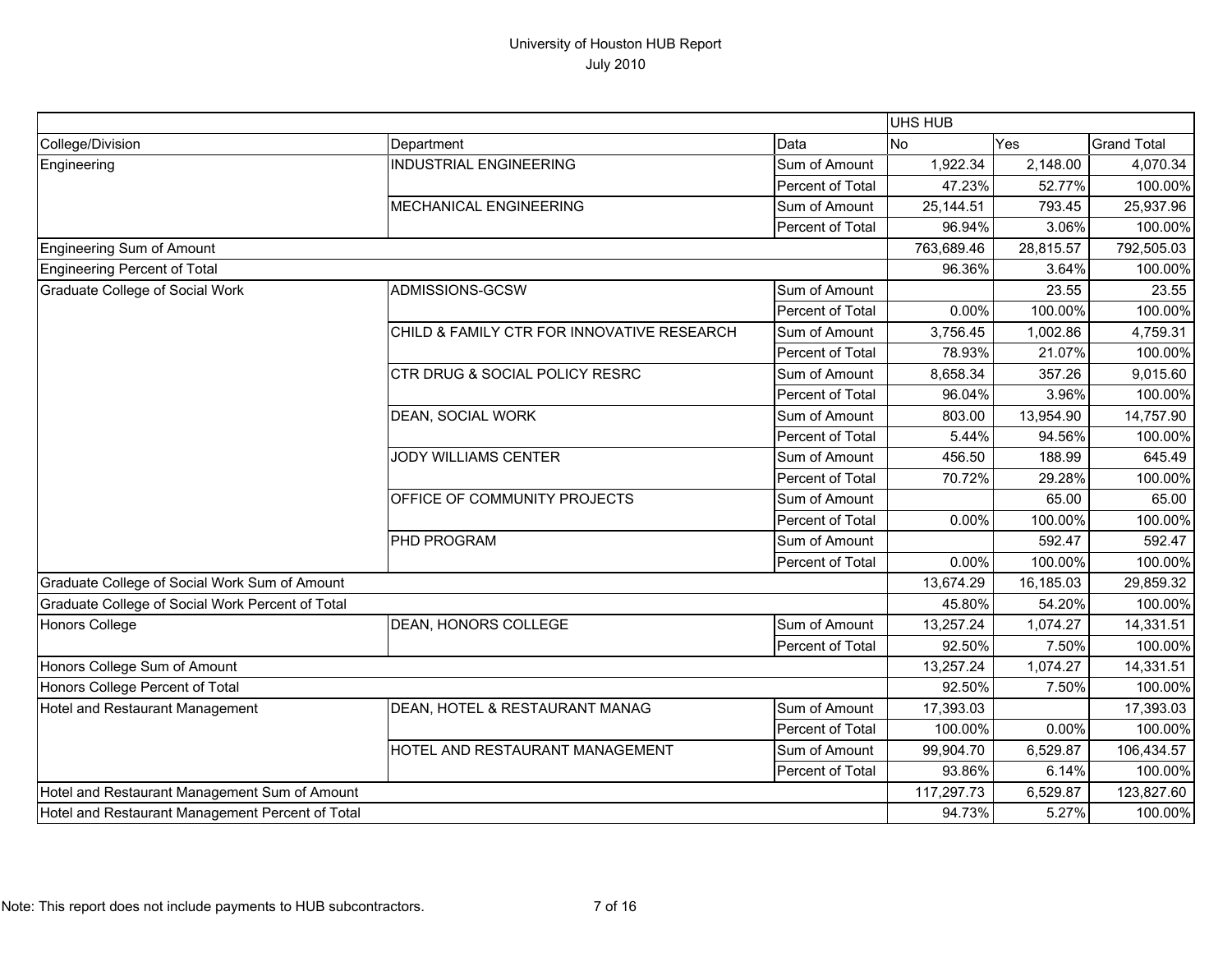|                  |                               |                  | <b>UHS HUB</b> |          |                    |
|------------------|-------------------------------|------------------|----------------|----------|--------------------|
| College/Division | Department                    | Data             | No             | Yes      | <b>Grand Total</b> |
| Law Center       | ASSOCIATE DEAN, LAW           | Sum of Amount    | 274.37         |          | 274.37             |
|                  |                               | Percent of Total | 100.00%        | 0.00%    | 100.00%            |
|                  | <b>BLAKELEY INSTITUTE</b>     | Sum of Amount    | 160.43         |          | 160.43             |
|                  |                               | Percent of Total | 100.00%        | 0.00%    | 100.00%            |
|                  | <b>BUSINESS SERVICES, LAW</b> | Sum of Amount    | 3.55           | 2,927.13 | 2,930.68           |
|                  |                               | Percent of Total | 0.12%          | 99.88%   | 100.00%            |
|                  | CAREER SERVICES, LAW          | Sum of Amount    | 892.96         | 395.65   | 1,288.61           |
|                  |                               | Percent of Total | 69.30%         | 30.70%   | 100.00%            |
|                  | DEAN, LAW                     | Sum of Amount    | 13.45          | 4,676.18 | 4,689.63           |
|                  |                               | Percent of Total | 0.29%          | 99.71%   | 100.00%            |
|                  | EXTERNAL AFFAIRS, LAW         | Sum of Amount    | 19.36          | 257.69   | 277.05             |
|                  |                               | Percent of Total | 6.99%          | 93.01%   | 100.00%            |
|                  | <b>FACILITIES, LAW</b>        | Sum of Amount    | 14,266.99      | 5,423.88 | 19,690.87          |
|                  |                               | Percent of Total | 72.45%         | 27.55%   | 100.00%            |
|                  | <b>FACULTY SUPPORT LAW</b>    | Sum of Amount    | 525.22         | 1,386.32 | 1,911.54           |
|                  |                               | Percent of Total | 27.48%         | 72.52%   | 100.00%            |
|                  | HEALTH LAW & POLICY INSTITUTE | Sum of Amount    | 36.48          | 349.91   | 386.39             |
|                  |                               | Percent of Total | 9.44%          | 90.56%   | 100.00%            |
|                  | <b>IHELG</b>                  | Sum of Amount    | 93.02          |          | 93.02              |
|                  |                               | Percent of Total | 100.00%        | 0.00%    | 100.00%            |
|                  | LAW INFORMATION TECHNOLOGY    | Sum of Amount    | 933.15         | 498.20   | 1,431.35           |
|                  |                               | Percent of Total | 65.19%         | 34.81%   | 100.00%            |
|                  | <b>LAW LIBRARY</b>            | Sum of Amount    | 74,072.07      | 243.47   | 74,315.54          |
|                  |                               | Percent of Total | 99.67%         | 0.33%    | 100.00%            |
|                  | LEGAL AID CLINIC, LAW         | Sum of Amount    | 10,151.32      |          | 10,151.32          |
|                  |                               | Percent of Total | 100.00%        | 0.00%    | 100.00%            |
|                  | <b>NACLE</b>                  | Sum of Amount    |                | 265.73   | 265.73             |
|                  |                               | Percent of Total | 0.00%          | 100.00%  | 100.00%            |
|                  | PUBLIC RELS & MARKETING, LAW  | Sum of Amount    | 9,600.00       | 97.50    | 9,697.50           |
|                  |                               | Percent of Total | 98.99%         | 1.01%    | 100.00%            |
|                  | STUDENT ORGANIZATION, LAW     | Sum of Amount    | 3,717.91       |          | 3,717.91           |
|                  |                               | Percent of Total | 100.00%        | 0.00%    | 100.00%            |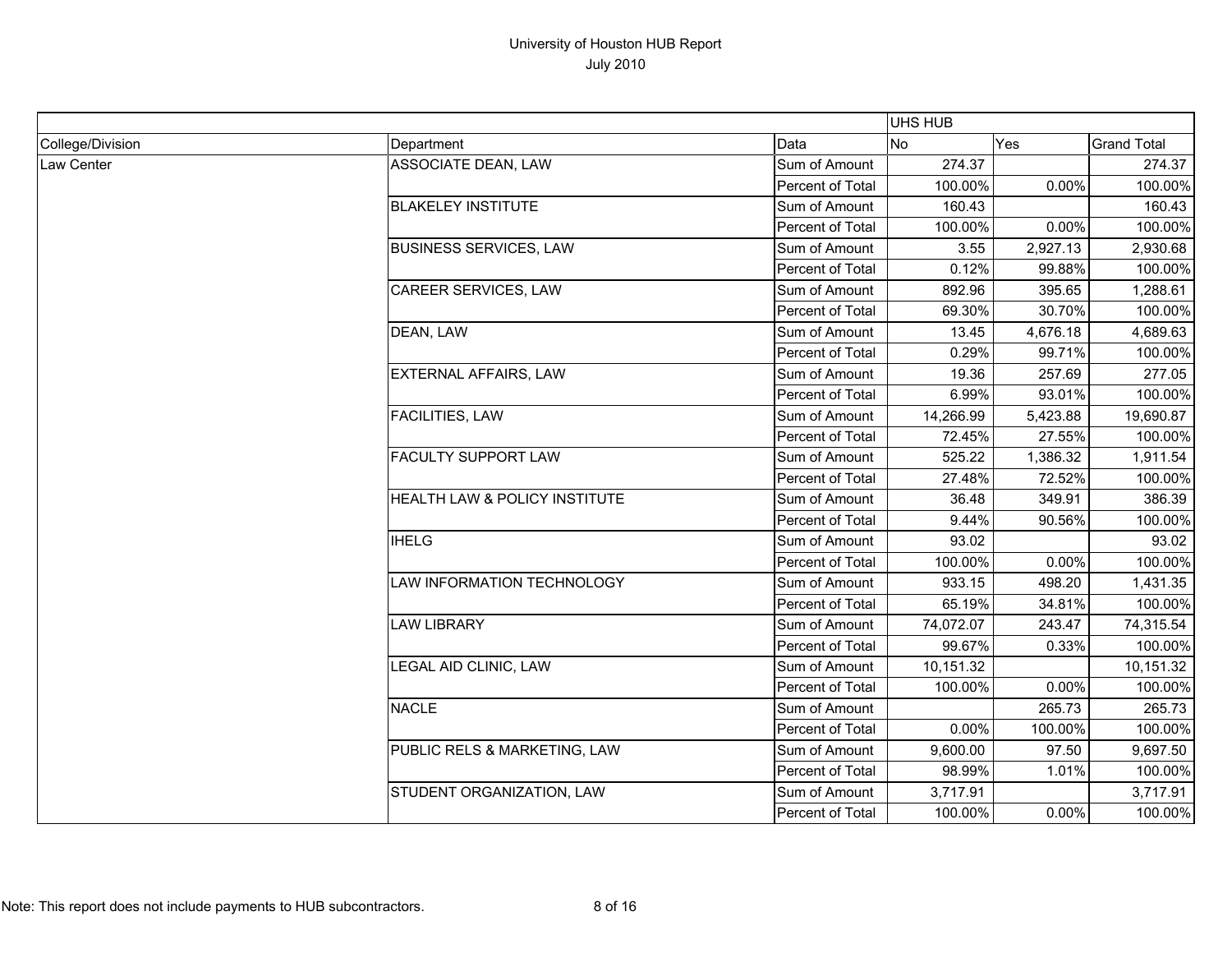|                                  |                                  |                  | UHS HUB    |           |                    |
|----------------------------------|----------------------------------|------------------|------------|-----------|--------------------|
| College/Division                 | Department                       | Data             | <b>No</b>  | Yes       | <b>Grand Total</b> |
| Law Center                       | STUDENT SERVICES, LAW            | Sum of Amount    | 9,579.14   | 2,147.43  | 11,726.57          |
|                                  |                                  | Percent of Total | 81.69%     | 18.31%    | 100.00%            |
| Law Center Sum of Amount         |                                  |                  | 124,339.42 | 18,669.09 | 143,008.51         |
| Law Center Percent of Total      |                                  |                  | 86.95%     | 13.05%    | 100.00%            |
| Liberal Arts and Social Sciences | <b>AEROSPACE STUDIES</b>         | Sum of Amount    | 167.00     | 1,578.01  | 1,745.01           |
|                                  |                                  | Percent of Total | 9.57%      | 90.43%    | 100.00%            |
|                                  | AFRICAN-AMERICAN STUDIES         | Sum of Amount    | 652.08     | 947.38    | 1,599.46           |
|                                  |                                  | Percent of Total | 40.77%     | 59.23%    | 100.00%            |
|                                  | <b>ANTHROPOLOGY</b>              | Sum of Amount    | 2,729.12   |           | 2,729.12           |
|                                  |                                  | Percent of Total | 100.00%    | 0.00%     | 100.00%            |
|                                  | <b>ART</b>                       | Sum of Amount    | 2,702.32   | 17,623.80 | 20,326.12          |
|                                  |                                  | Percent of Total | 13.29%     | 86.71%    | 100.00%            |
|                                  | <b>ARTE PUBLICO</b>              | Sum of Amount    | 11,151.94  | 578.87    | 11,730.81          |
|                                  |                                  | Percent of Total | 95.07%     | 4.93%     | 100.00%            |
|                                  | <b>BAND</b>                      | Sum of Amount    | 4,352.17   |           | 4,352.17           |
|                                  |                                  | Percent of Total | 100.00%    | 0.00%     | 100.00%            |
|                                  | <b>BLAFFER GALLERY</b>           | Sum of Amount    | 3,803.30   | 253.77    | 4,057.07           |
|                                  |                                  | Percent of Total | 93.74%     | 6.26%     | 100.00%            |
|                                  | CENTER FOR PUBLIC HISTORY        | Sum of Amount    | 3,231.93   |           | 3,231.93           |
|                                  |                                  | Percent of Total | 100.00%    | 0.00%     | 100.00%            |
|                                  | CENTER FOR PUBLIC POLICY         | Sum of Amount    | 677.68     | 46.79     | 724.47             |
|                                  |                                  | Percent of Total | 93.54%     | 6.46%     | 100.00%            |
|                                  | <b>COMMUNICATION</b>             | Sum of Amount    | 5,783.11   | 7,268.02  | 13,051.13          |
|                                  |                                  | Percent of Total | 44.31%     | 55.69%    | 100.00%            |
|                                  | <b>COMMUNICATIONS DISORDERS</b>  | Sum of Amount    | 18,709.14  | 318.08    | 19,027.22          |
|                                  |                                  | Percent of Total | 98.33%     | 1.67%     | 100.00%            |
|                                  | <b>CWMCA CENTER FOR THE ARTS</b> | Sum of Amount    | 9,201.60   | 196.20    | 9,397.80           |
|                                  |                                  | Percent of Total | 97.91%     | 2.09%     | 100.00%            |
|                                  | DEAN, LIBERAL ARTS & SOC SCI     | Sum of Amount    | 6,945.55   | 5,673.95  | 12,619.50          |
|                                  |                                  | Percent of Total | 55.04%     | 44.96%    | 100.00%            |
|                                  | <b>ECONOMICS</b>                 | Sum of Amount    | 9,383.40   | 10,412.19 | 19,795.59          |
|                                  |                                  | Percent of Total | 47.40%     | 52.60%    | 100.00%            |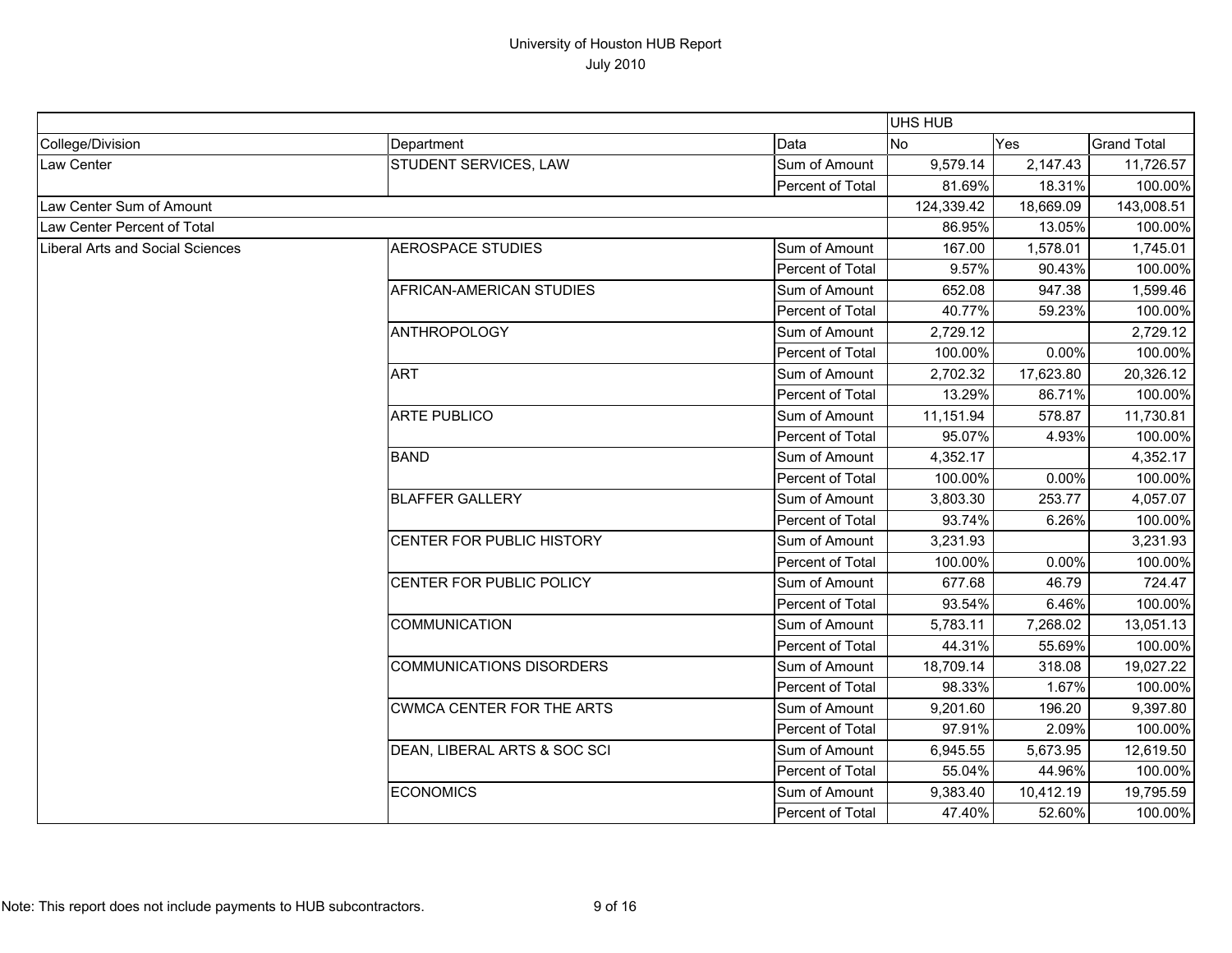|                                                   |                                 |                  | UHS HUB    |            |                    |
|---------------------------------------------------|---------------------------------|------------------|------------|------------|--------------------|
| College/Division                                  | Department                      | Data             | No         | Yes        | <b>Grand Total</b> |
| Liberal Arts and Social Sciences                  | <b>ENGLISH</b>                  | Sum of Amount    | 7,821.78   | 4,366.20   | 12,187.98          |
|                                                   |                                 | Percent of Total | 64.18%     | 35.82%     | 100.00%            |
|                                                   | <b>HISPANIC STUDIES</b>         | Sum of Amount    | 4,691.92   | 1,489.50   | 6,181.42           |
|                                                   |                                 | Percent of Total | 75.90%     | 24.10%     | 100.00%            |
|                                                   | <b>HISTORY</b>                  | Sum of Amount    | 25,731.66  | 17,950.74  | 43,682.40          |
|                                                   |                                 | Percent of Total | 58.91%     | 41.09%     | 100.00%            |
|                                                   | LIBERAL STUDIES                 | Sum of Amount    | 28.37      |            | 28.37              |
|                                                   |                                 | Percent of Total | 100.00%    | 0.00%      | 100.00%            |
|                                                   | <b>MEXICAN-AMERICAN STUDIES</b> | Sum of Amount    | 6,204.65   | 13,975.68  | 20,180.33          |
|                                                   |                                 | Percent of Total | 30.75%     | 69.25%     | 100.00%            |
|                                                   | <b>MILITARY SCIENCE</b>         | Sum of Amount    | 3,613.46   |            | 3,613.46           |
|                                                   |                                 | Percent of Total | 100.00%    | 0.00%      | 100.00%            |
|                                                   | MODERN AND CLASSICAL LANGUAGES  | Sum of Amount    | 3,514.80   | 754.54     | 4,269.34           |
|                                                   |                                 | Percent of Total | 82.33%     | 17.67%     | 100.00%            |
|                                                   | <b>MUSIC</b>                    | Sum of Amount    | 19,857.61  | 10,913.30  | 30,770.91          |
|                                                   |                                 | Percent of Total | 64.53%     | 35.47%     | 100.00%            |
|                                                   | <b>PHILOSOPHY</b>               | Sum of Amount    | 794.69     | 54.67      | 849.36             |
|                                                   |                                 | Percent of Total | 93.56%     | 6.44%      | 100.00%            |
|                                                   | POLITICAL SCIENCE               | Sum of Amount    | 1,939.15   | 3,584.42   | 5,523.57           |
|                                                   |                                 | Percent of Total | 35.11%     | 64.89%     | 100.00%            |
|                                                   | <b>PSYCHOLOGY</b>               | Sum of Amount    | 19,470.79  | 5,100.98   | 24,571.77          |
|                                                   |                                 | Percent of Total | 79.24%     | 20.76%     | 100.00%            |
|                                                   | <b>SOCIOLOGY</b>                | Sum of Amount    | 1,246.28   | 4,736.90   | 5,983.18           |
|                                                   |                                 | Percent of Total | 20.83%     | 79.17%     | 100.00%            |
|                                                   | <b>THEATRE</b>                  | Sum of Amount    | 17,323.03  | 620.53     | 17,943.56          |
|                                                   |                                 | Percent of Total | 96.54%     | 3.46%      | 100.00%            |
|                                                   | <b>WOMEN'S STUDIES PROGRAM</b>  | Sum of Amount    | 2,588.10   | 957.63     | 3,545.73           |
|                                                   |                                 | Percent of Total | 72.99%     | 27.01%     | 100.00%            |
|                                                   | <b>WRITING CENTER</b>           | Sum of Amount    | 201.64     | 158.82     | 360.46             |
|                                                   |                                 | Percent of Total | 55.94%     | 44.06%     | 100.00%            |
| Liberal Arts and Social Sciences Sum of Amount    |                                 |                  | 194,518.27 | 109,560.97 | 304,079.24         |
| Liberal Arts and Social Sciences Percent of Total |                                 |                  | 63.97%     | 36.03%     | 100.00%            |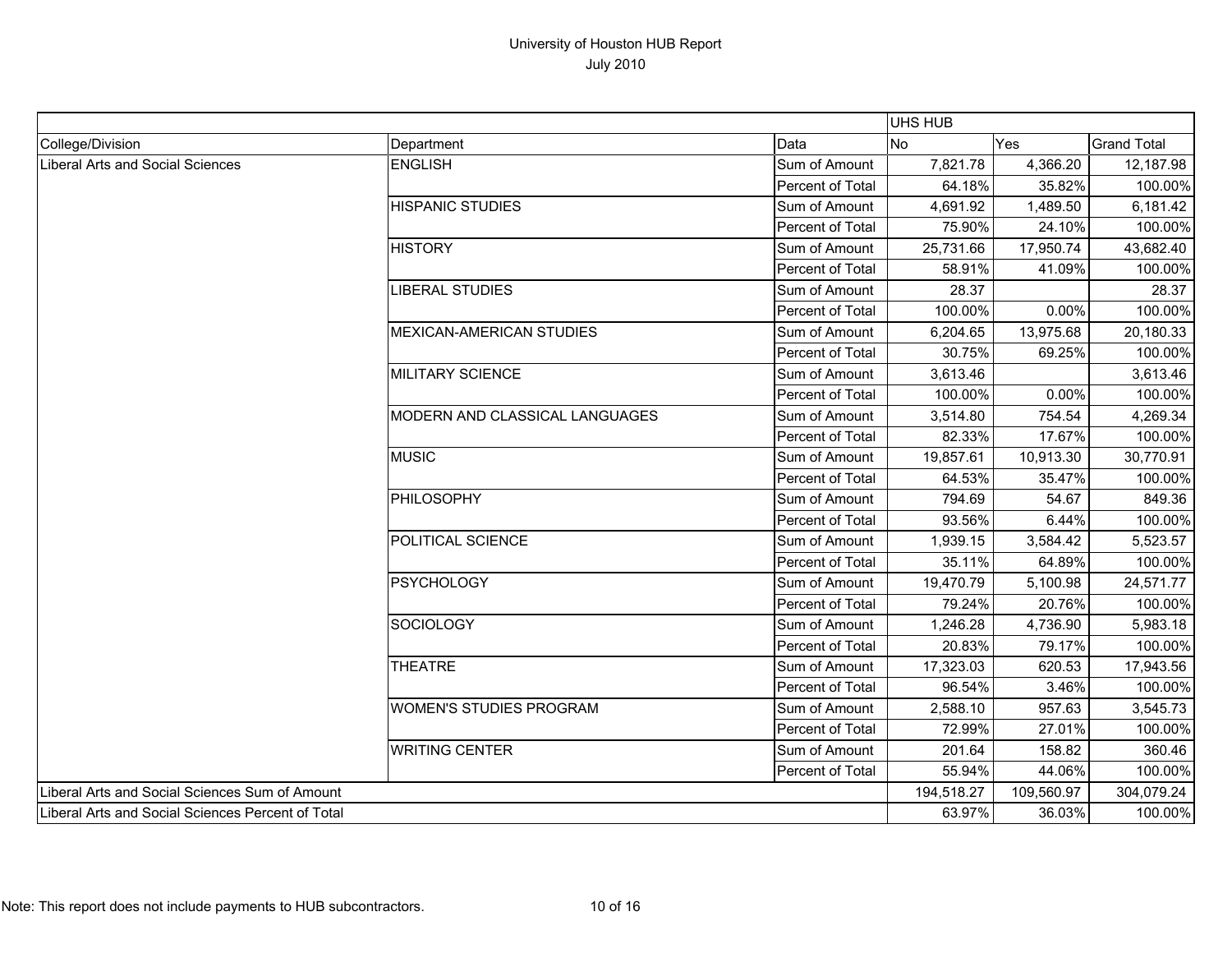|                                                  |                                            |                  | <b>UHS HUB</b> |            |                    |
|--------------------------------------------------|--------------------------------------------|------------------|----------------|------------|--------------------|
| College/Division                                 | Department                                 | Data             | No             | Yes        | <b>Grand Total</b> |
| Library                                          | <b>UNIVERSITY LIBRARIES</b>                | Sum of Amount    | 637,028.29     | 57,443.82  | 694,472.11         |
|                                                  |                                            | Percent of Total | 91.73%         | 8.27%      | 100.00%            |
| Library Sum of Amount                            |                                            |                  | 637,028.29     | 57,443.82  | 694,472.11         |
| Library Percent of Total                         |                                            |                  | 91.73%         | 8.27%      | 100.00%            |
| Natural Science and Mathematics                  | <b>BIOLOGY &amp; BIOCHEMISTRY</b>          | Sum of Amount    | 77,037.59      | 11,216.77  | 88,254.36          |
|                                                  |                                            | Percent of Total | 87.29%         | 12.71%     | 100.00%            |
|                                                  | <b>CHEMISTRY</b>                           | Sum of Amount    | 295,861.74     | 67,427.87  | 363,289.61         |
|                                                  |                                            | Percent of Total | 81.44%         | 18.56%     | 100.00%            |
|                                                  | <b>COMPUTER SCIENCE</b>                    | Sum of Amount    | 10,383.71      | 1,538.32   | 11,922.03          |
|                                                  |                                            | Percent of Total | 87.10%         | 12.90%     | 100.00%            |
|                                                  | CTR FOR NUCLEAR RECEPTORS & CELL SIGNALING | Sum of Amount    | 168,419.65     | 2,964.62   | 171,384.27         |
|                                                  |                                            | Percent of Total | 98.27%         | 1.73%      | 100.00%            |
|                                                  | DEAN, NATURAL SCIENCE & MATHE              | Sum of Amount    | 29,837.04      | 14,098.54  | 43,935.58          |
|                                                  |                                            | Percent of Total | 67.91%         | 32.09%     | 100.00%            |
|                                                  | <b>EARTH AND ATMOSPHERIC SCIENCES</b>      | Sum of Amount    | 132,447.66     | 5,161.06   | 137,608.72         |
|                                                  |                                            | Percent of Total | 96.25%         | 3.75%      | 100.00%            |
|                                                  | <b>IMAQS</b>                               | Sum of Amount    | 11,572.41      | 556.20     | 12,128.61          |
|                                                  |                                            | Percent of Total | 95.41%         | 4.59%      | 100.00%            |
|                                                  | <b>INSTITUTE FOR NANOENERGY</b>            | Sum of Amount    | 417.29         |            | 417.29             |
|                                                  |                                            | Percent of Total | 100.00%        | 0.00%      | 100.00%            |
|                                                  | <b>MATHEMATICS</b>                         | Sum of Amount    | 39,805.91      | 6,019.22   | 45,825.13          |
|                                                  |                                            | Percent of Total | 86.86%         | 13.14%     | 100.00%            |
|                                                  | <b>PHYSICS</b>                             | Sum of Amount    | 47,889.83      | 4,223.55   | 52,113.38          |
|                                                  |                                            | Percent of Total | 91.90%         | 8.10%      | 100.00%            |
| Natural Science and Mathematics Sum of Amount    |                                            |                  | 813,672.83     | 113,206.15 | 926,878.98         |
| Natural Science and Mathematics Percent of Total |                                            |                  | 87.79%         | 12.21%     | 100.00%            |
| Optometry                                        | DEAN, OPTOMETRY                            | Sum of Amount    | 6,546.77       | 6,750.14   | 13,296.91          |
|                                                  |                                            | Percent of Total | 49.24%         | 50.76%     | 100.00%            |
|                                                  | OPT VISION SCIENCES                        | Sum of Amount    | 16,734.32      | 901.36     | 17,635.68          |
|                                                  |                                            | Percent of Total | 94.89%         | 5.11%      | 100.00%            |
|                                                  | OPTOMETRY CLINIC                           | Sum of Amount    | 21,869.84      | 10,745.95  | 32,615.79          |
|                                                  |                                            | Percent of Total | 67.05%         | 32.95%     | 100.00%            |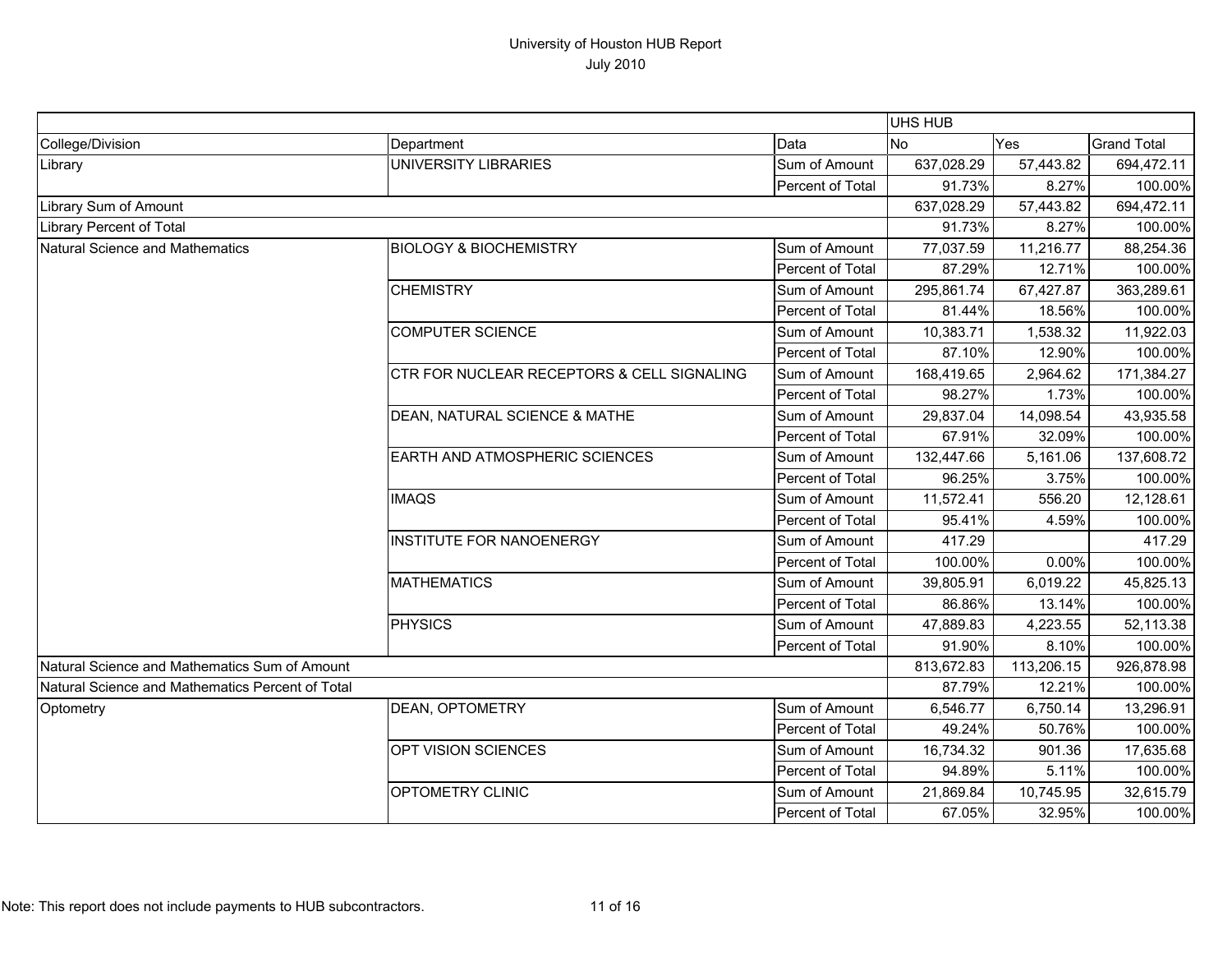|                            |                                           |                  | UHS HUB    |           |                    |
|----------------------------|-------------------------------------------|------------------|------------|-----------|--------------------|
| College/Division           | Department                                | Data             | <b>No</b>  | Yes       | <b>Grand Total</b> |
| Optometry Sum of Amount    |                                           |                  | 45,150.93  | 18,397.45 | 63,548.38          |
| Optometry Percent of Total |                                           | 71.05%           | 28.95%     | 100.00%   |                    |
| Pharmacy                   | <b>CLINICAL PHARMACY &amp; ADMINISTRA</b> | Sum of Amount    | 16,908.20  | 3,259.09  | 20,167.29          |
|                            |                                           | Percent of Total | 83.84%     | 16.16%    | 100.00%            |
|                            | DEAN, PHARMACY                            | Sum of Amount    | 73,529.48  | 5,702.39  | 79,231.87          |
|                            |                                           | Percent of Total | 92.80%     | 7.20%     | 100.00%            |
|                            | PHARMACOLOGICAL & PHARMACEUTIC            | Sum of Amount    | 97,706.34  | 2,935.80  | 100,642.14         |
|                            |                                           | Percent of Total | 97.08%     | 2.92%     | 100.00%            |
| Pharmacy Sum of Amount     |                                           |                  | 188,144.02 | 11,897.28 | 200,041.30         |
| Pharmacy Percent of Total  |                                           |                  | 94.05%     | 5.95%     | 100.00%            |
| Research                   | ANIMAL CARE OPERATIONS                    | Sum of Amount    | 30,369.79  | 8,491.50  | 38,861.29          |
|                            |                                           | Percent of Total | 78.15%     | 21.85%    | 100.00%            |
|                            | CENTER FOR ADVANCED MATERIALS             | Sum of Amount    | 4,312.05   |           | 4,312.05           |
|                            |                                           | Percent of Total | 100.00%    | 0.00%     | 100.00%            |
|                            | CENTER FOR MATERIALS CHEMISTRY            | Sum of Amount    | 73.86      |           | 73.86              |
|                            |                                           | Percent of Total | 100.00%    | 0.00%     | 100.00%            |
|                            | CTR FOR BIOMED/ENVIRON GENOMIC            | Sum of Amount    | 102,001.34 | 2,559.60  | 104,560.94         |
|                            |                                           | Percent of Total | 97.55%     | 2.45%     | 100.00%            |
|                            | CTR NEURO AND BIOMECH RESEARCH            | Sum of Amount    | 1,716.63   |           | 1,716.63           |
|                            |                                           | Percent of Total | 100.00%    | 0.00%     | 100.00%            |
|                            | ENVIRONMENTAL INSTIT-HOUSTON              | Sum of Amount    | 59.33      |           | 59.33              |
|                            |                                           | Percent of Total | 100.00%    | 0.00%     | 100.00%            |
|                            | <b>GRANTS AND CONTRACTS</b>               | Sum of Amount    | 159.54     |           | 159.54             |
|                            |                                           | Percent of Total | 100.00%    | 0.00%     | 100.00%            |
|                            | <b>HOUSTON COASTAL CENTER</b>             | Sum of Amount    | 309.85     |           | 309.85             |
|                            |                                           | Percent of Total | 100.00%    | 0.00%     | 100.00%            |
|                            | INSTITUTE FOR MOLECULAR DESIGN            | Sum of Amount    | 179,559.46 |           | 179,559.46         |
|                            |                                           | Percent of Total | 100.00%    | 0.00%     | 100.00%            |
|                            | OFFICE OF TECHNOLOGY MANAGEMENT           | Sum of Amount    | 83,836.15  |           | 83,836.15          |
|                            |                                           | Percent of Total | 100.00%    | 0.00%     | 100.00%            |
|                            | RESEARCH DIVISION OFFICE                  | Sum of Amount    | 9,891.64   | 2,569.53  | 12,461.17          |
|                            |                                           | Percent of Total | 79.38%     | 20.62%    | 100.00%            |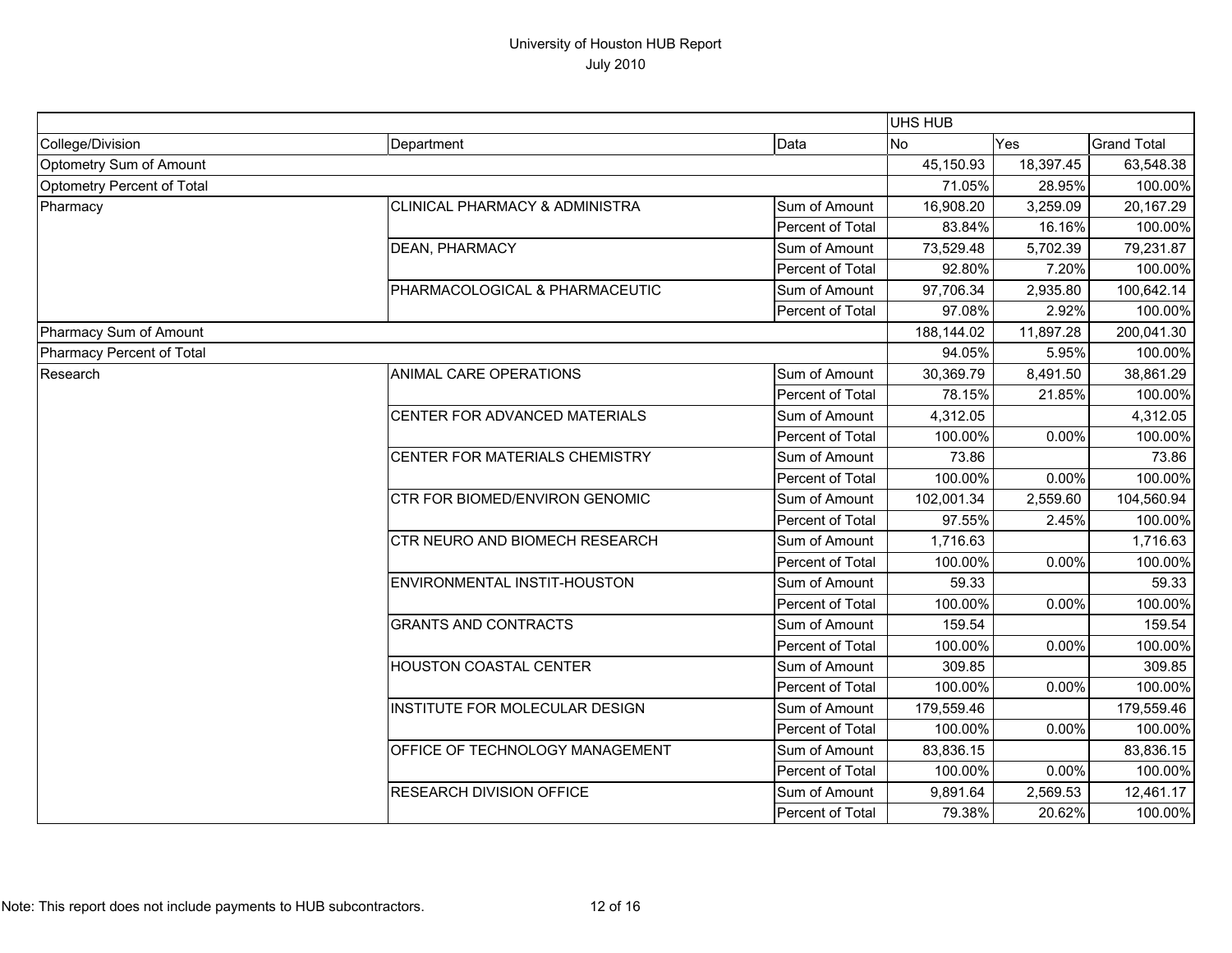|                                  |                                         |                  | UHS HUB    |           |                    |
|----------------------------------|-----------------------------------------|------------------|------------|-----------|--------------------|
| College/Division                 | Department                              | Data             | <b>No</b>  | Yes       | <b>Grand Total</b> |
| Research                         | <b>RESEARCH FINANCIAL SERVICES</b>      | Sum of Amount    | 438.52     | 118.33    | 556.85             |
|                                  |                                         | Percent of Total | 78.75%     | 21.25%    | 100.00%            |
|                                  | <b>RESEARCH INFORMATION CENTER</b>      | Sum of Amount    | 11,028.20  | 2,501.28  | 13,529.48          |
|                                  |                                         | Percent of Total | 81.51%     | 18.49%    | 100.00%            |
|                                  | RESEARCH POLICIES/COMPLIANCE/COMMITTEES | Sum of Amount    | 125.20     | 357.04    | 482.24             |
|                                  |                                         | Percent of Total | 25.96%     | 74.04%    | 100.00%            |
|                                  | SUPER CONDUCT & ADV MATERIALS           | Sum of Amount    | 123.89     | 462.24    | 586.13             |
|                                  |                                         | Percent of Total | 21.14%     | 78.86%    | 100.00%            |
|                                  | <b>TIMES</b>                            | Sum of Amount    | 14,462.07  | 335.86    | 14,797.93          |
|                                  |                                         | Percent of Total | 97.73%     | 2.27%     | 100.00%            |
|                                  | TX CTR SUPERCONDUCTIVITY AT UH          | Sum of Amount    | 68,425.40  | 4,749.38  | 73,174.78          |
|                                  |                                         | Percent of Total | 93.51%     | 6.49%     | 100.00%            |
|                                  | TX LEARNING/COMPUTATIONAL CTR           | Sum of Amount    | 26,345.23  | 5,533.62  | 31,878.85          |
|                                  |                                         | Percent of Total | 82.64%     | 17.36%    | 100.00%            |
|                                  | <b>WIND ENERGY CENTER</b>               | Sum of Amount    | 12,590.85  | 1,397.99  | 13,988.84          |
|                                  |                                         | Percent of Total | 90.01%     | 9.99%     | 100.00%            |
| Research Sum of Amount           |                                         |                  | 545,829.00 | 29,076.37 | 574,905.37         |
| <b>Research Percent of Total</b> |                                         |                  | 94.94%     | 5.06%     | 100.00%            |
| <b>Student Affairs</b>           | <b>CAMPUS ACTIVITIES</b>                | Sum of Amount    | 11,370.50  | 5,068.52  | 16,439.02          |
|                                  |                                         | Percent of Total | 69.17%     | 30.83%    | 100.00%            |
|                                  | <b>CAMPUS RECREATION</b>                | Sum of Amount    | 20,337.02  | 7,350.15  | 27,687.17          |
|                                  |                                         | Percent of Total | 73.45%     | 26.55%    | 100.00%            |
|                                  | CENTER FOR STUDENTS W/DISABILITIES      | Sum of Amount    | 17,501.80  | 336.31    | 17,838.11          |
|                                  |                                         | Percent of Total | 98.11%     | 1.89%     | 100.00%            |
|                                  | CHILD CARE CENTER                       | Sum of Amount    | 12,337.60  | 1,320.29  | 13,657.89          |
|                                  |                                         | Percent of Total | 90.33%     | 9.67%     | 100.00%            |
|                                  | <b>COUNSELING AND PSYCH SVCS</b>        | Sum of Amount    | 1,409.50   | 3,470.55  | 4,880.05           |
|                                  |                                         | Percent of Total | 28.88%     | 71.12%    | 100.00%            |
|                                  | <b>DEAN OF STUDENTS</b>                 | Sum of Amount    | 5,385.84   | 465.40    | 5,851.24           |
|                                  |                                         | Percent of Total | 92.05%     | 7.95%     | 100.00%            |
|                                  | INT'L STUDENT & SCHOLAR SERVICES        | Sum of Amount    | 217.46     |           | 217.46             |
|                                  |                                         | Percent of Total | 100.00%    | 0.00%     | 100.00%            |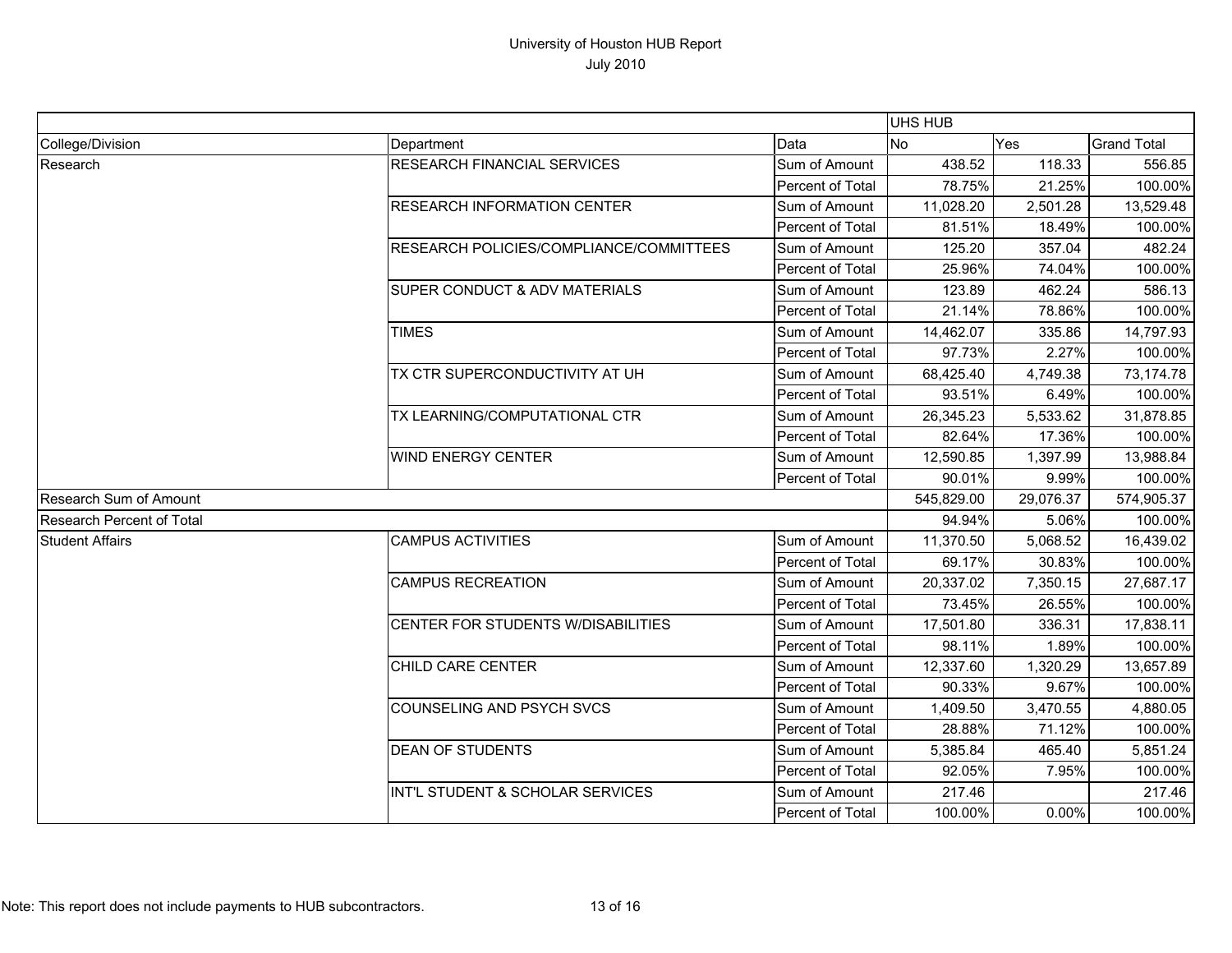|                                         |                                       |                         | UHS HUB    |           |                    |
|-----------------------------------------|---------------------------------------|-------------------------|------------|-----------|--------------------|
| College/Division                        | Department                            | Data                    | No         | Yes       | <b>Grand Total</b> |
| <b>Student Affairs</b>                  | LEARNING AND ASSESSMENT SVCS          | Sum of Amount           | 767.11     | 17,628.84 | 18,395.95          |
|                                         |                                       | Percent of Total        | 4.17%      | 95.83%    | 100.00%            |
|                                         | <b>LEARNING SUPPORT SERVICES</b>      | Sum of Amount           | 783.51     | 6,641.88  | 7,425.39           |
|                                         |                                       | Percent of Total        | 10.55%     | 89.45%    | 100.00%            |
|                                         | <b>RELIGION CENTER</b>                | Sum of Amount           |            | 85.00     | 85.00              |
|                                         |                                       | Percent of Total        | 0.00%      | 100.00%   | 100.00%            |
|                                         | <b>RESIDENTIAL LIFE &amp; HOUSING</b> | Sum of Amount           | 193,704.70 | 24,246.57 | 217,951.27         |
|                                         |                                       | Percent of Total        | 88.88%     | 11.12%    | 100.00%            |
|                                         | <b>STUDENT AFFAIRS</b>                | Sum of Amount           | 3,693.26   | 1,623.61  | 5,316.87           |
|                                         |                                       | Percent of Total        | 69.46%     | 30.54%    | 100.00%            |
|                                         | STUDENT HEALTH CENTER                 | Sum of Amount           | 21,229.12  | 6,416.04  | 27,645.16          |
|                                         |                                       | Percent of Total        | 76.79%     | 23.21%    | 100.00%            |
|                                         | <b>STUDENT PUBLICATIONS</b>           | Sum of Amount           | 433.30     |           | 433.30             |
|                                         |                                       | Percent of Total        | 100.00%    | 0.00%     | 100.00%            |
|                                         | UNIVERSITY CAREER SERVICES            | Sum of Amount           | 399.64     | 260.98    | 660.62             |
|                                         |                                       | Percent of Total        | 60.49%     | 39.51%    | 100.00%            |
|                                         | UNIVERSITY CENTER                     | Sum of Amount           | 51,338.11  | 4,677.48  | 56,015.59          |
|                                         |                                       | Percent of Total        | 91.65%     | 8.35%     | 100.00%            |
|                                         | UNIVERSITY TESTING SERVICES           | Sum of Amount           | 6,739.96   | 2,278.62  | 9,018.58           |
|                                         |                                       | Percent of Total        | 74.73%     | 25.27%    | 100.00%            |
|                                         | <b>URBAN EXPERIENCE VPSA</b>          | Sum of Amount           | 531.00     |           | 531.00             |
|                                         |                                       | Percent of Total        | 100.00%    | 0.00%     | 100.00%            |
|                                         | <b>VETERAN SERVICES</b>               | Sum of Amount           | 1,677.38   | 282.89    | 1,960.27           |
|                                         |                                       | Percent of Total        | 85.57%     | 14.43%    | 100.00%            |
| <b>Student Affairs Sum of Amount</b>    |                                       |                         | 349,856.81 | 82,153.13 | 432,009.94         |
| <b>Student Affairs Percent of Total</b> |                                       | 80.98%                  | 19.02%     | 100.00%   |                    |
| Technology                              | CENTER FOR FUTURE OF HEALTH           | Sum of Amount           | 281.95     |           | 281.95             |
|                                         |                                       | Percent of Total        | 100.00%    | 0.00%     | 100.00%            |
|                                         | CENTER FOR TECHNOLOGY LITERACY        | Sum of Amount           | 4,552.21   |           | 4,552.21           |
|                                         |                                       | Percent of Total        | 100.00%    | 0.00%     | 100.00%            |
|                                         | DEAN, TECHNOLOGY                      | Sum of Amount           | 13,243.35  | 1,513.13  | 14,756.48          |
|                                         |                                       | <b>Percent of Total</b> | 89.75%     | 10.25%    | 100.00%            |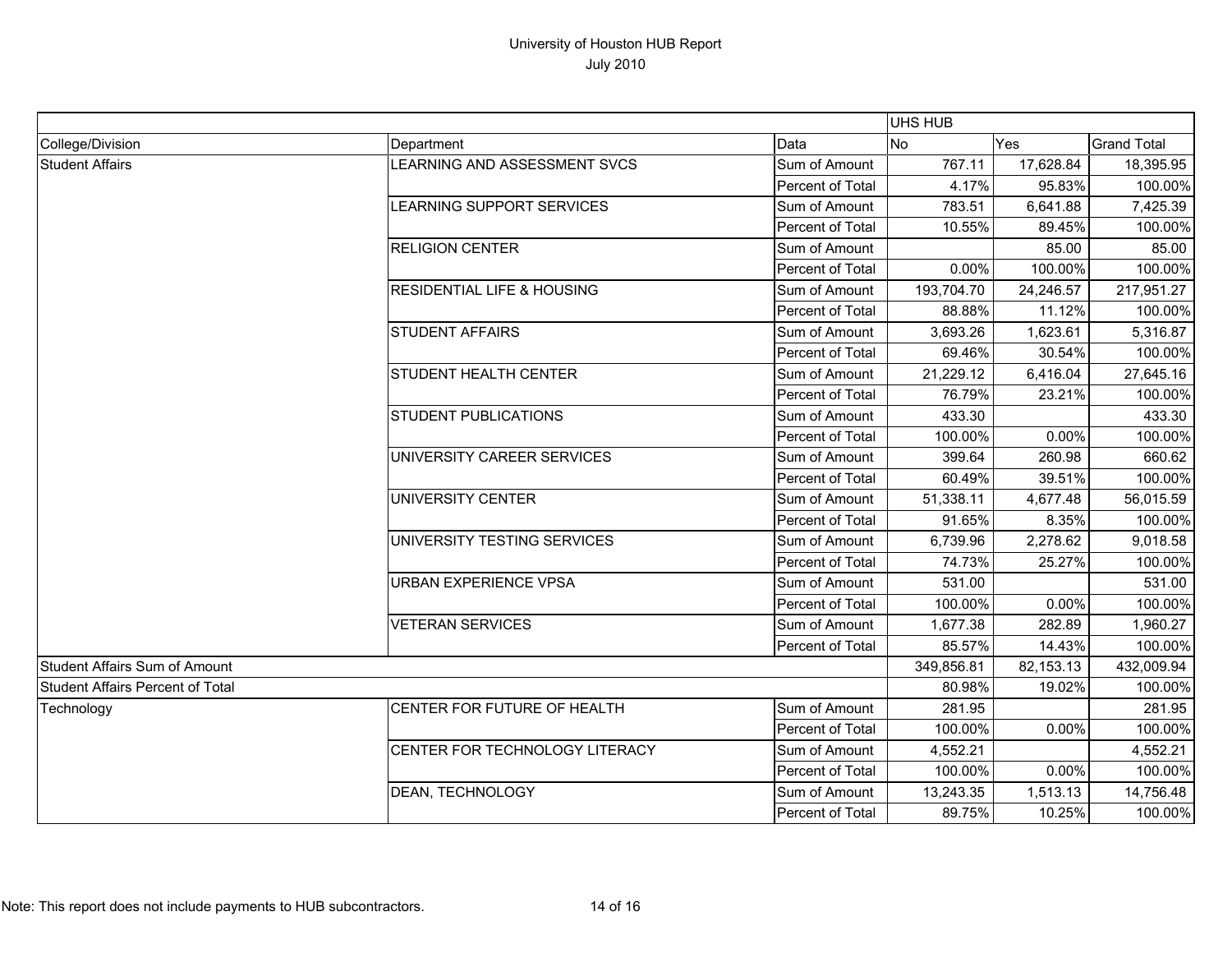|                                    |                                         |                  | UHS HUB   |          |                    |
|------------------------------------|-----------------------------------------|------------------|-----------|----------|--------------------|
| College/Division                   | Department                              | Data             | <b>No</b> | Yes      | <b>Grand Total</b> |
| Technology                         | <b>ENGINEERING TECHNOLOGY</b>           | Sum of Amount    | 8,539.15  | 3,559.55 | 12,098.70          |
|                                    |                                         | Percent of Total | 70.58%    | 29.42%   | 100.00%            |
|                                    | HUMAN DEVELOP AND CONSUMER SCI          | Sum of Amount    | 13,494.88 | 813.45   | 14,308.33          |
|                                    |                                         | Percent of Total | 94.31%    | 5.69%    | 100.00%            |
|                                    | <b>INFORMATION &amp; LOGISTICS TECH</b> | Sum of Amount    | 15,944.90 | 313.51   | 16,258.41          |
|                                    |                                         | Percent of Total | 98.07%    | 1.93%    | 100.00%            |
|                                    | <b>TMAC</b>                             | Sum of Amount    | 186.29    |          | 186.29             |
|                                    |                                         | Percent of Total | 100.00%   | 0.00%    | 100.00%            |
| Technology Sum of Amount           |                                         |                  | 56,242.73 | 6,199.64 | 62,442.37          |
| <b>Technology Percent of Total</b> |                                         |                  | 90.07%    | 9.93%    | 100.00%            |
| <b>University Advancement</b>      | ADVANCEMENT INFORMATION SVCS            | Sum of Amount    |           | 1,247.94 | 1,247.94           |
|                                    |                                         | Percent of Total | 0.00%     | 100.00%  | 100.00%            |
|                                    | <b>ANNUAL GIVING</b>                    | Sum of Amount    | 43,006.88 |          | 43,006.88          |
|                                    |                                         | Percent of Total | 100.00%   | 0.00%    | 100.00%            |
|                                    | <b>DEVELOPMENT</b>                      | Sum of Amount    | 2,801.89  | 1,861.37 | 4,663.26           |
|                                    |                                         | Percent of Total | 60.08%    | 39.92%   | 100.00%            |
|                                    | <b>DEVELOPMENT RESEARCH</b>             | Sum of Amount    | 199.99    |          | 199.99             |
|                                    |                                         | Percent of Total | 100.00%   | 0.00%    | 100.00%            |
|                                    | <b>DONOR &amp; ALUMNI RECORDS</b>       | Sum of Amount    | 8.05      |          | 8.05               |
|                                    |                                         | Percent of Total | 100.00%   | 0.00%    | 100.00%            |
|                                    | <b>MARKETING</b>                        | Sum of Amount    | 70,485.64 | 1,906.68 | 72,392.32          |
|                                    |                                         | Percent of Total | 97.37%    | 2.63%    | 100.00%            |
|                                    | OFFICE OF SPECIAL EVENTS                | Sum of Amount    | 28,961.47 | 1,981.26 | 30,942.73          |
|                                    |                                         | Percent of Total | 93.60%    | 6.40%    | 100.00%            |
|                                    | PLANNED GIVING                          | Sum of Amount    | 3,663.06  |          | 3,663.06           |
|                                    |                                         | Percent of Total | 100.00%   | 0.00%    | 100.00%            |
|                                    | UNIVERSITY ADVANCEMENT                  | Sum of Amount    | 13,599.97 | 388.05   | 13,988.02          |
|                                    |                                         | Percent of Total | 97.23%    | 2.77%    | 100.00%            |
|                                    | UNIVERSITY ADVANCEMENT SUPPORT          | Sum of Amount    | 7,300.52  |          | 7,300.52           |
|                                    |                                         | Percent of Total | 100.00%   | 0.00%    | 100.00%            |
|                                    | UNIVERSITY COMMUNICATIONS               | Sum of Amount    |           | 147.38   | 147.38             |
|                                    |                                         | Percent of Total | 0.00%     | 100.00%  | 100.00%            |